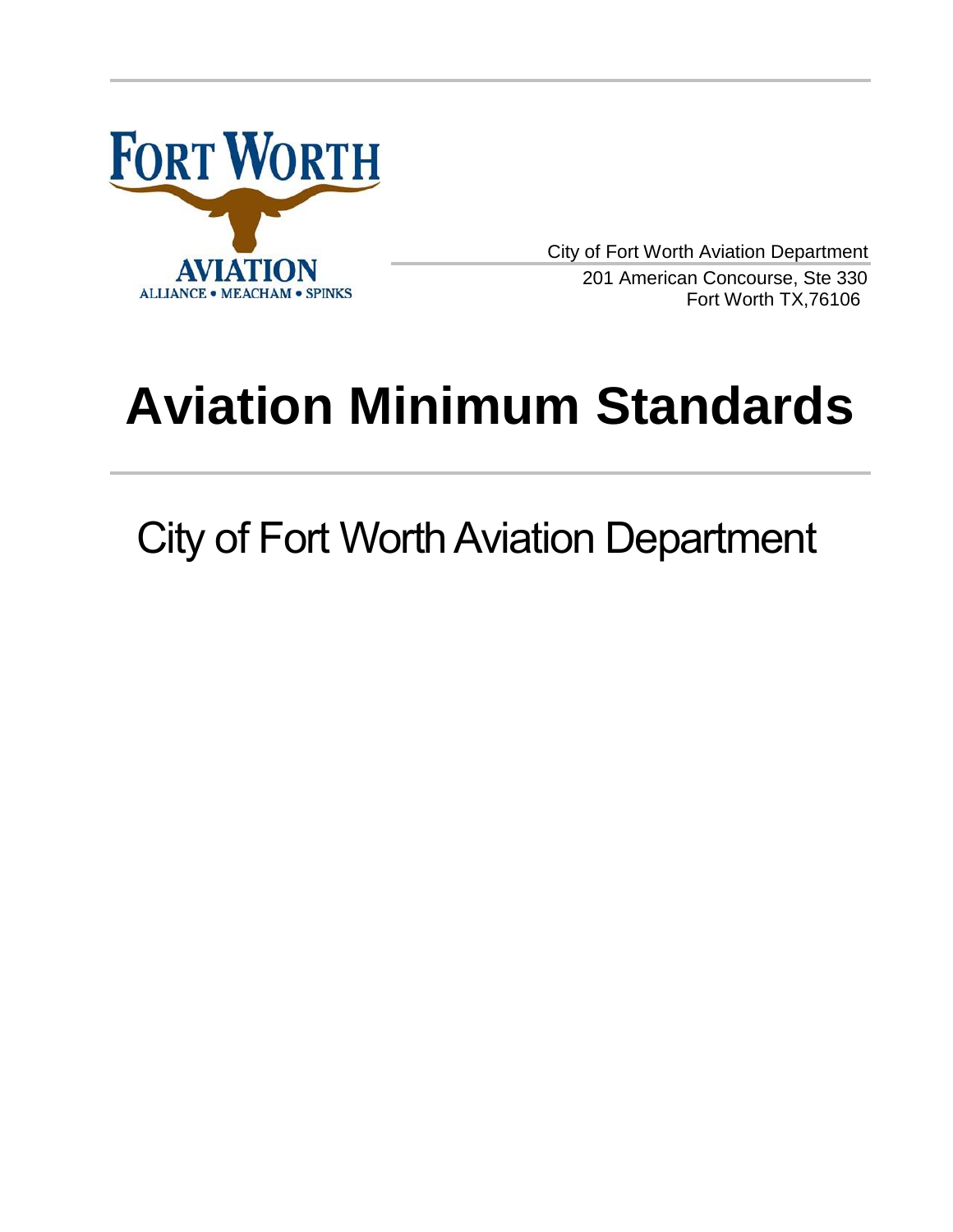# **TABLE OF CONTENTS**



| 1. |                                                       |  |
|----|-------------------------------------------------------|--|
| 2. |                                                       |  |
| 3. | Α.<br>В.<br>C.<br>D.<br>E.<br>F.                      |  |
|    | Α.                                                    |  |
|    | <b>B.</b><br>C.<br>D.<br>E.<br>F.                     |  |
|    | G.<br>H<br>I.                                         |  |
|    | J.<br>Κ.<br>L.<br>М.                                  |  |
| 4. |                                                       |  |
|    | Α.<br>В.<br>C.<br>D.<br>E.<br>F.<br>G.<br>Н.<br>L     |  |
| 5. |                                                       |  |
|    | Α.<br><b>B.</b><br>C.                                 |  |
| 6. | AVIONICS OR INSTRUMENT MAINTENANCE OPERATOR (SASO) 18 |  |
|    | Α.<br>Introduction<br>В.<br>C.<br>D.<br>E.            |  |
|    |                                                       |  |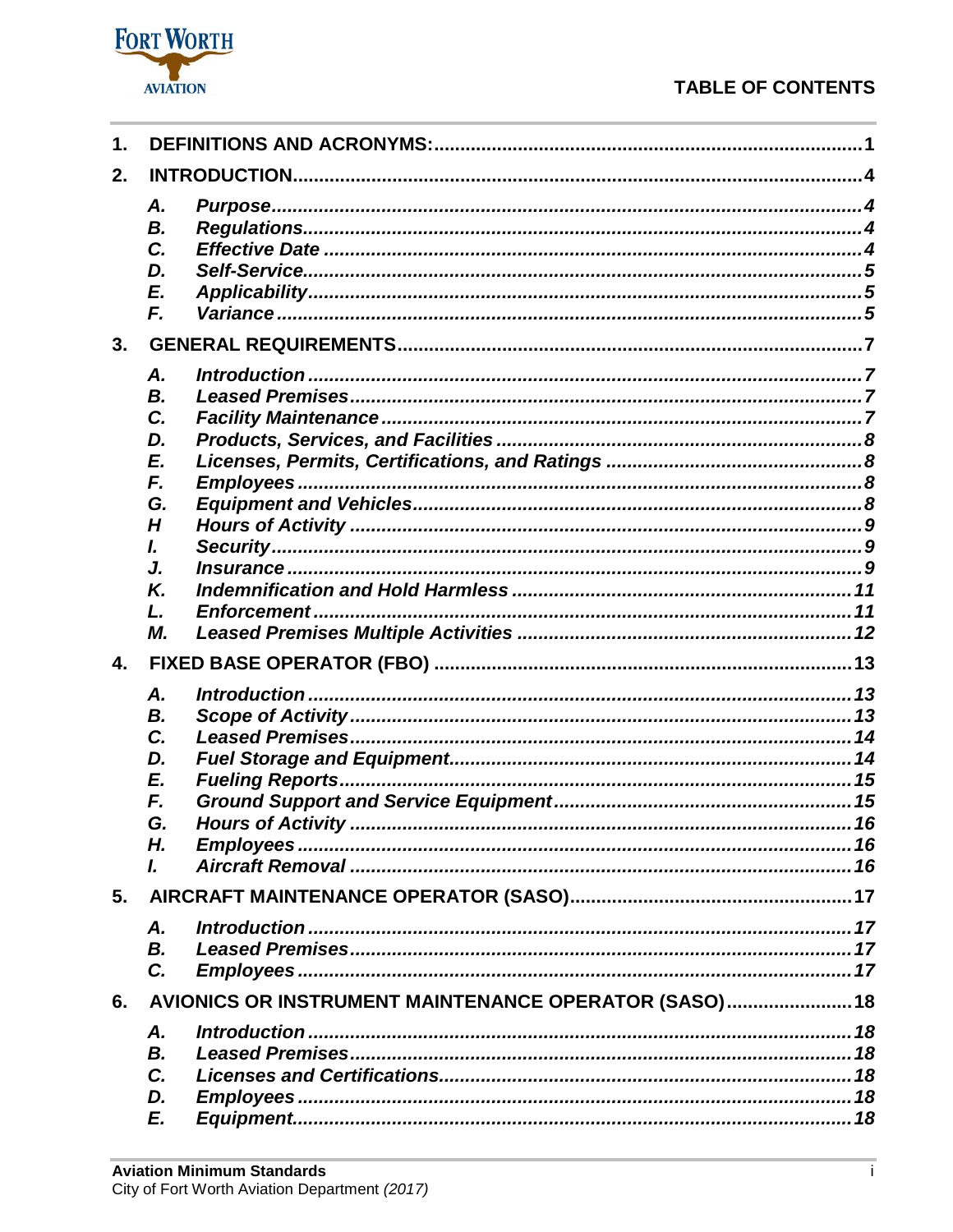

| 7. | AIRCRAFT RENTAL OR FLIGHT TRAINING OPERATOR (SASO) 19     |  |
|----|-----------------------------------------------------------|--|
|    | Α.                                                        |  |
|    | В.                                                        |  |
|    | C.                                                        |  |
|    | D.                                                        |  |
|    | E.                                                        |  |
|    | F.                                                        |  |
| 8. | AIRCRAFT CHARTER OR AIRCRAFT MANAGEMENT OPERATOR (SASO)21 |  |
|    | Α.                                                        |  |
|    | В.                                                        |  |
|    | C.                                                        |  |
|    | D.                                                        |  |
|    | E.                                                        |  |
|    | F.                                                        |  |
| 9. |                                                           |  |
|    | Α.                                                        |  |
|    | В.                                                        |  |
|    | C.                                                        |  |
|    | D.                                                        |  |
|    | E.                                                        |  |
|    |                                                           |  |
|    | <b>A.</b>                                                 |  |
|    | В.                                                        |  |
|    | C.                                                        |  |
|    |                                                           |  |
|    | Α.                                                        |  |
|    | В.                                                        |  |
|    | C.                                                        |  |
|    | D.                                                        |  |
|    | E.                                                        |  |
|    | F.                                                        |  |
|    |                                                           |  |
|    | Α.                                                        |  |
|    | В.                                                        |  |
|    | C.                                                        |  |
|    | D.                                                        |  |
|    | E.                                                        |  |
|    |                                                           |  |
|    | <b>A.</b>                                                 |  |
|    | В.                                                        |  |
|    | C.                                                        |  |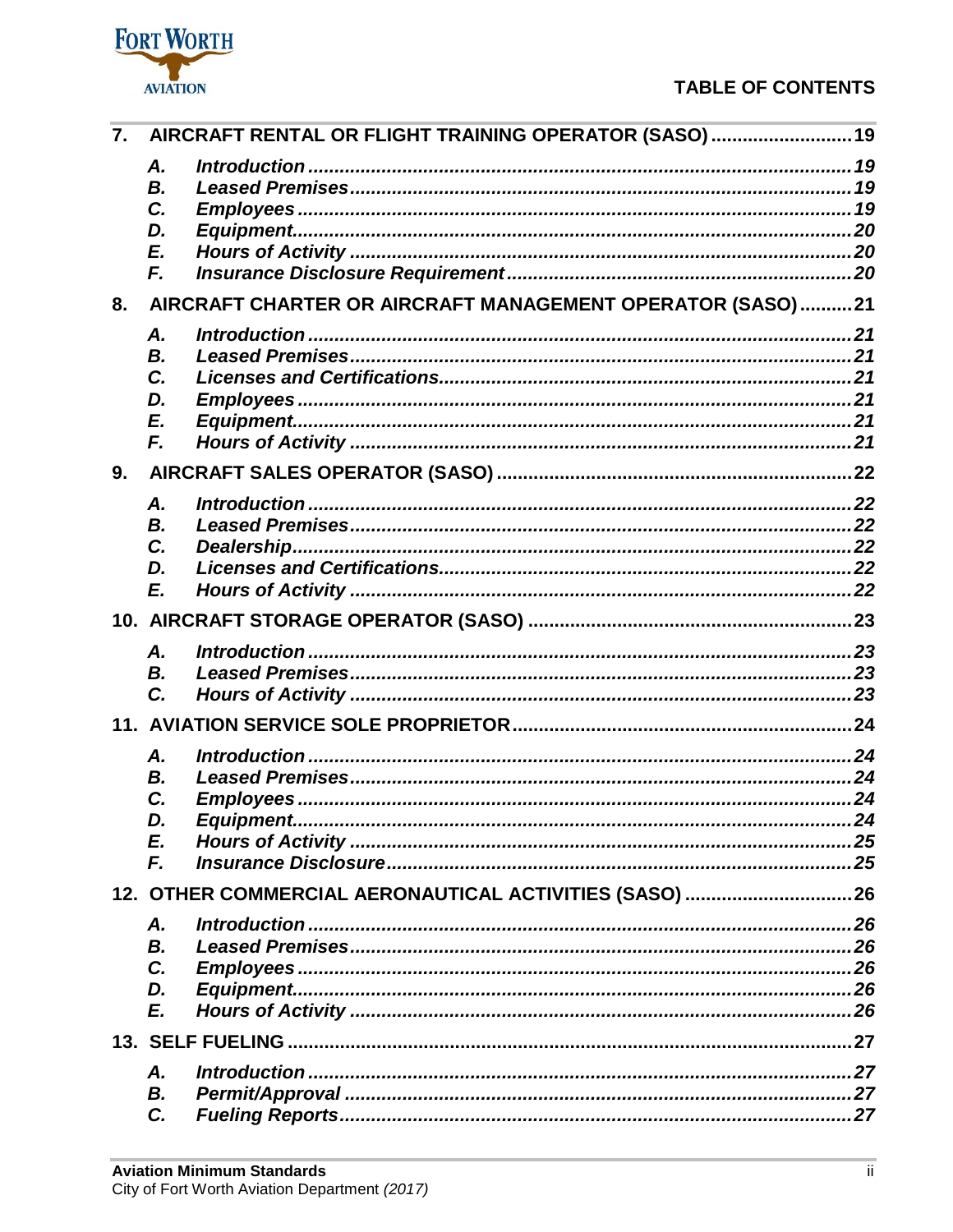

# **TABLE OF CONTENTS**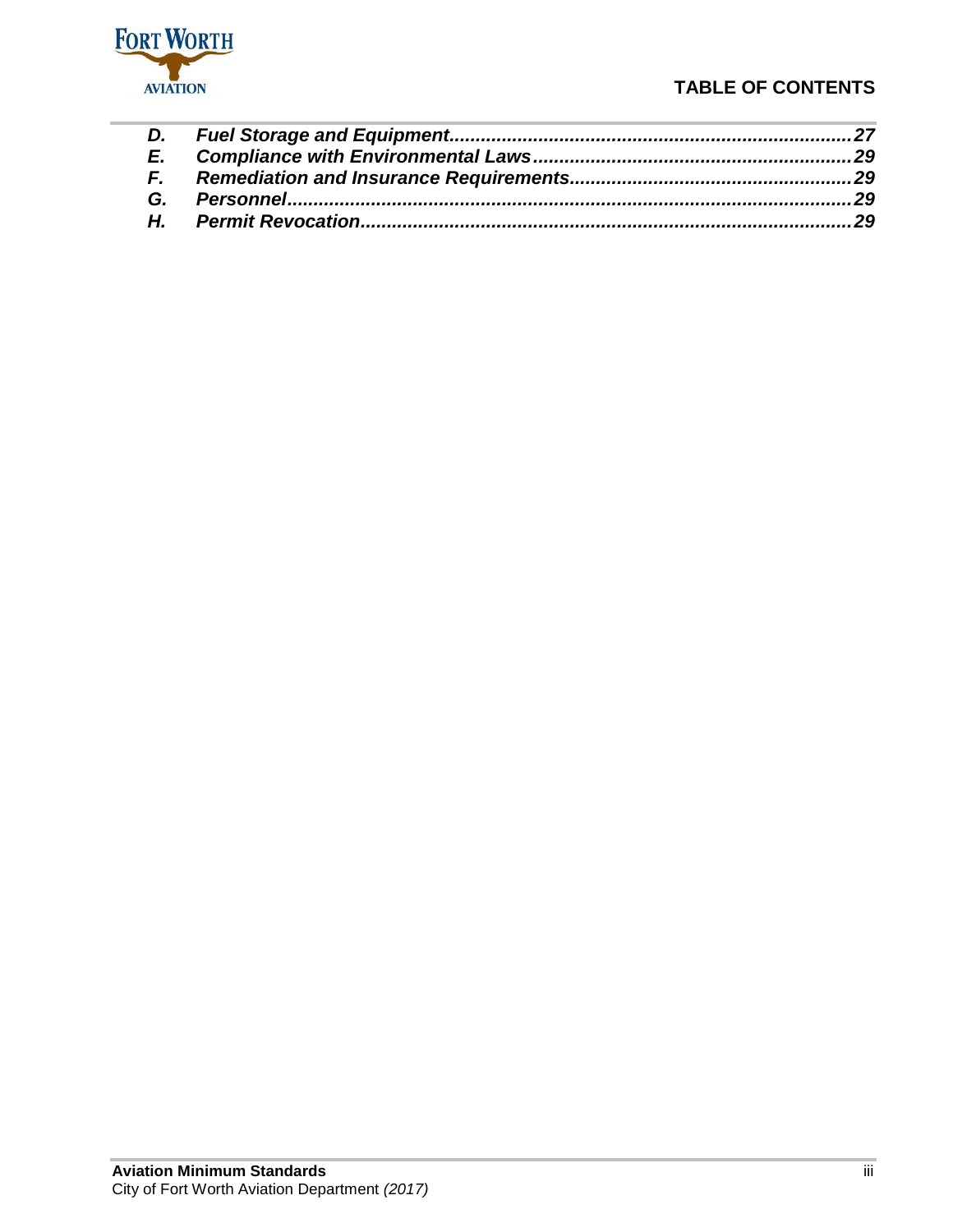

# <span id="page-4-0"></span>**DEFINITIONS AND ACRONYMS:**

For purposes of the Aviation Minimum Standards, the following words, phrases and acronyms shall have the meanings respectively ascribed to them in this section:

# **AC** – Advisory Circular

**Aeronautical Activity** – Any activity or service that involves, makes possible, facilitates, is related to, assists in, or is required for the operation of Aircraft; any activity that contributes to, or is required for the safety of such operations; any activity that has a direct relationship to the operation of Aircraft or the operation of the airport.

**AFW** – Fort Worth Alliance Airport

**Agreement** - A written contract enforceable by law, executed by both parties, between the City and an Entity transferring rights or interest in land and/or Improvements and/or otherwise authorizing the conduct of certain activities.

**Aircraft** - Any weight-carrying structure for navigation in the air and that obtains support by the dynamic reaction of the air to any obstruction connected with the structure. Gliders or ultralights, either powered or unpowered, helicopters, hot air balloons, and airships will be considered Aircraft.

**Aircraft Charter Operator** – A Commercial Operator engaged in on-demand common carriage for persons or property, as defined in 14 CFR Part 135, or operates in private carriage, as defined in 14 CFR Part 125, on the Airport.

**Aircraft Maintenance Operator** - An Operator engaged in providing Aircraft maintenance, parts, accessories, and related components, as defined in 14 CFR Part 43, for Aircraft other than those owned, leased, and/or operated by the Operator on the airport.

**Aircraft Management Operator** - An Operator engaged in the business of providing Aircraft management including, but not limited to, flight dispatch, pilot services, flight attendant services, or Aircraft maintenance coordination to the public on the airport.

**Aircraft Rental Operator** – An Operator engaged in the rental of Aircraft to the public at the airport.

**Aircraft Sales Operator** – An Operator engaged in the sale of Aircraft on the airport. This excludes individuals selling personally owned Aircraft, unless the individual purchases Aircraft for the primary purpose of resale.

**Aircraft Storage Operator** – An Operator that owns or leases an Aircraft storage facility and/or associated office or shop space on the airport and sells or subleases such space to entities engaging in commercial or non-commercial aeronautical activities.

**Airport Roadway** - Those portions of the airports designated and made available temporarily or permanently by the Director for vehicular traffic and not located on ground leased by others.

**Avionics or Instrument Maintenance Operator** – A Commercial Operator engaged in the business of maintenance or alteration of one or more of the items described in 14 CFR Part 43, Appendix A (i.e., Aircraft radios, electrical systems, or instruments) for Aircraft other than those owned, leased, and/or operated by the Operator on the airport.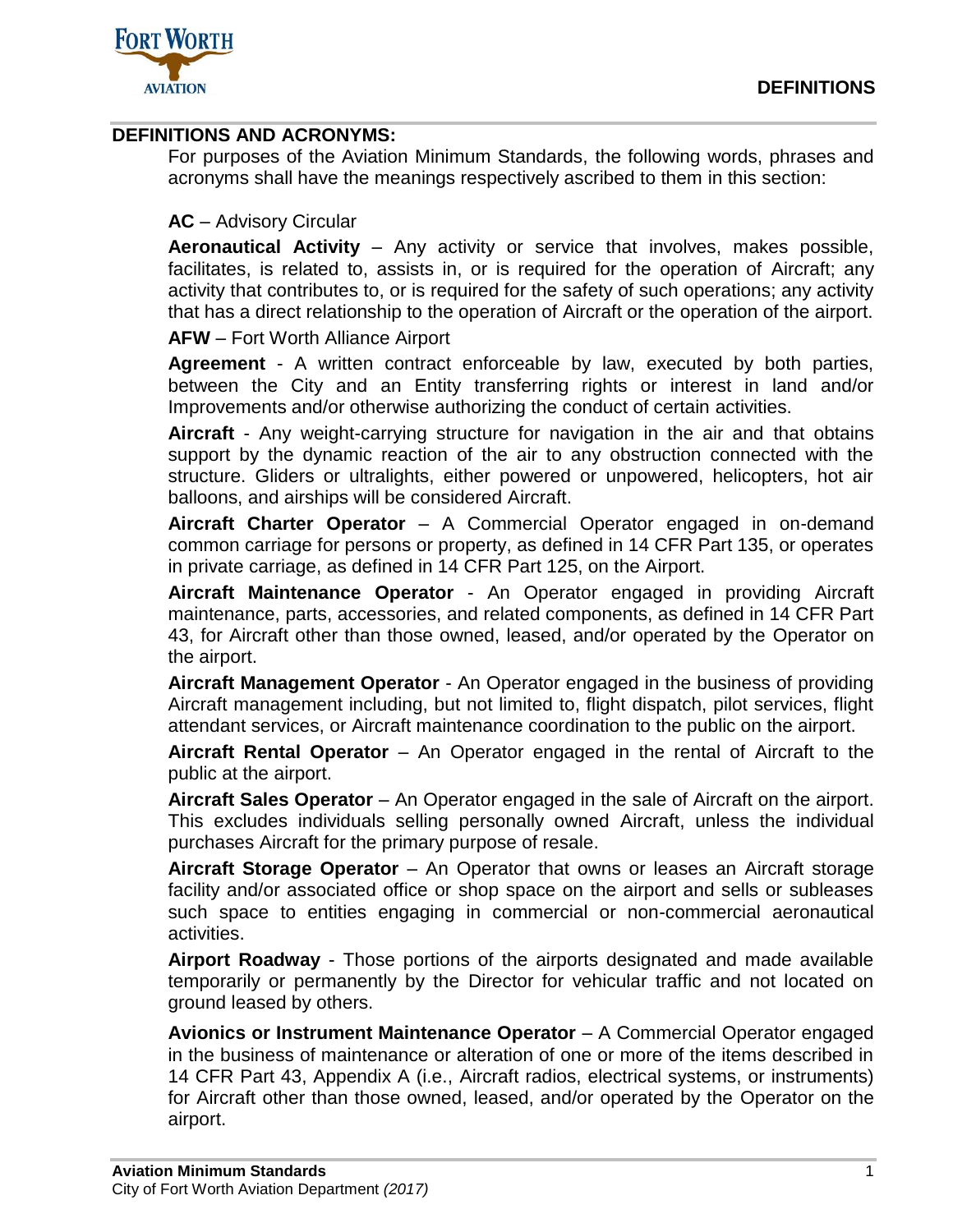

**Commercial Operator** – An Entity that offers any product or service for which compensation is received.

**Cooperative Organization (Co-op)** – Multiple entities coming together for the purpose of joint ownership in facilities, equipment, and/or fuel in order to conduct Aeronautical Activities at the Airport.

**Director** - The Director of the Aviation Department is responsible for the administration, operations, and maintenance for all city-owned and operated airports.

**DHS** - Department of Homeland Security

**Entity** - An individual, partnership, limited liability company, corporation or other business organization doing business or desiring to do business on one or more cityowned general aviation airports.

**FAA** - Federal Aviation Administration

**Flight Training Operato**r - Commercial Operator engaged in providing flight instruction to the public at the airport.

**Fixed Base Operator (FBO)** - A Commercial Operator engaged in the sale of products, services and the renting or subleasing of facilities.

**FWS** – Fort Worth Spinks Airport

**FTW** – Fort Worth Meacham International Airport

**Improvements** - All buildings, structures, additions, and facilities including pavement, fencing, and landscaping constructed, installed, or placed on, under, or above any land on the airport.

**Infrastructure** - Runways, Taxiways, taxi lanes, aprons, helipads, landing pads, parking pads, navaids, Airport Roadways, utilities, etc.

**Leased Premises** - The land and/or Improvements used exclusively under Agreement by an Operator, lessee, or sublessee.

**Limited Aircraft Services and Support** - Limited Aircraft, engine, or accessory support such as cleaning, washing, waxing, painting, upholstery, propeller repair, etc. or other related Aircraft services and support activities.

**Miscellaneous Commercial Services and Support** - Ground instruction, simulator training, scheduling and dispatching, or any other related commercial services and support activities.

**Minimum Standards** - Those qualifications, standards, and criteria set forth as the minimum requirements to be met as a condition for the right to engage in activities at city owned general aviation airports.

**Non-Commercial Hangar Lessee** - An Entity that owns or leases an Aircraft storage facility on the airport for the purpose of storing Aircraft owned, leased, and/or operated by the Entity for non-commercial purposes only.

**Non-Commercial Lessee** - An Entity that owns or leases an Aircraft and operates the Aircraft for a private purpose. In the case of a business, the operation of Aircraft must be an ancillary activity to support the business's purpose by providing private transportation for the exclusive use of its employees, agents, and/or customers. In all cases, the Non-Commercial Lessee neither offers nor engages in commercial aeronautical activities.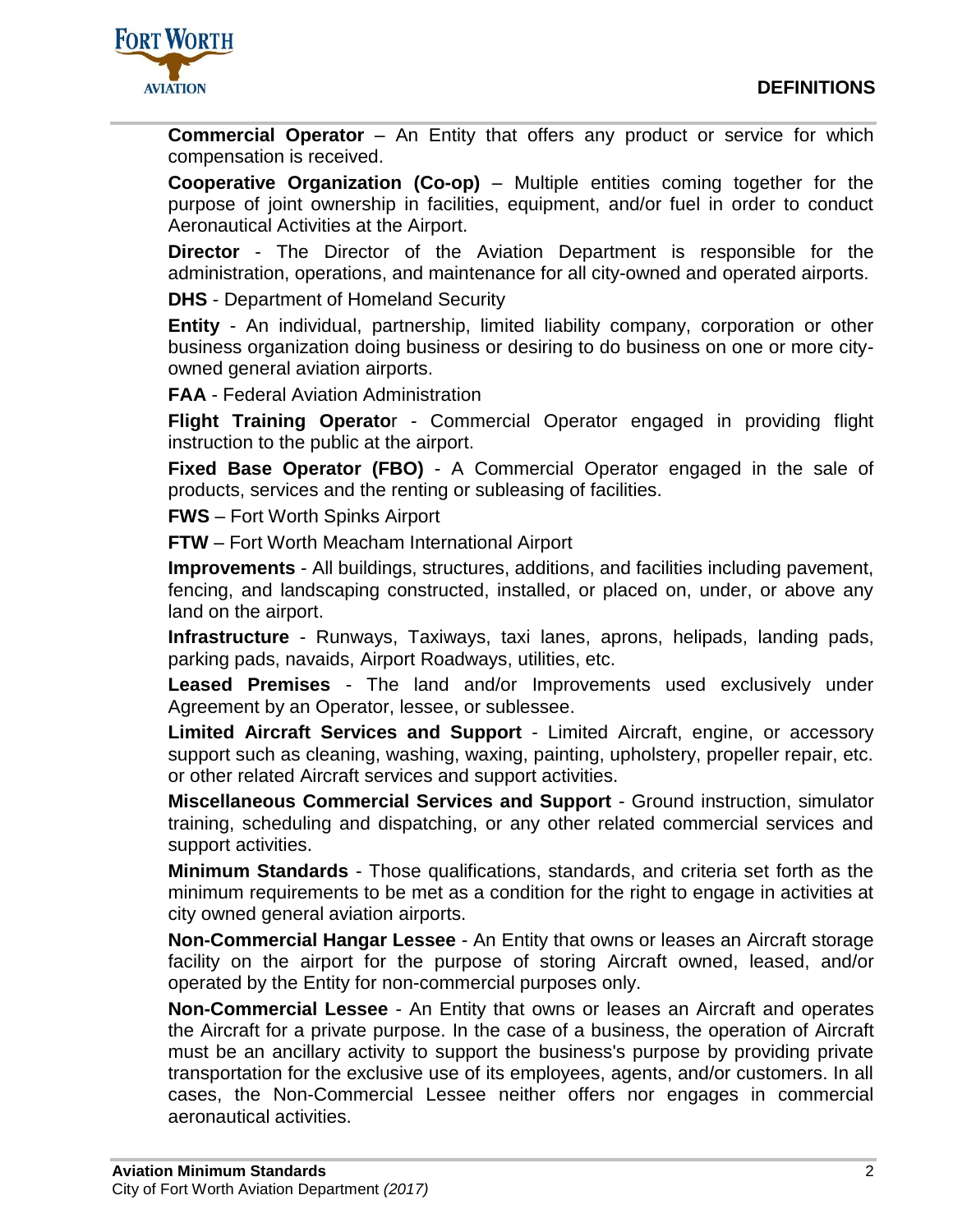

**Non-Profit Organization** - An organization that is legally formed as a not-for-profit organization, as registered with the Internal Revenue Service under 501(c)(3) or the State of Texas Non-Profit Organization provisions. As a Not-For-profit Organization, should an organization provide commercial aeronautical activities, the organization shall be viewed as a Commercial Operator.

**Operator** - An Entity that has entered into an Agreement with the City of Fort Worth Aviation Department to engage in commercial aeronautical activities at the airport.

**Permittee** - An Entity that has written permission from the Aviation Department to conduct an activity at the airport according to the parameters established by a permit.

**Runway** - An area of the airport developed and improved for the purpose of accommodating the landing and takeoff of Aircraft.

**Specialized Aviation Service Operator (SASO)** - A single service provider offering a specialized aeronautical service such as Aircraft sales, flight training, Aircraft maintenance, or avionics services. SASOs shall not sell fuel.

**Taxiway** - A defined path, usually paved, over which Aircraft can taxi from one part of an airport to another excluding takeoff and landing.

**TSA** - Transportation Safety Administration

**TSR –** Transportation Security Regulations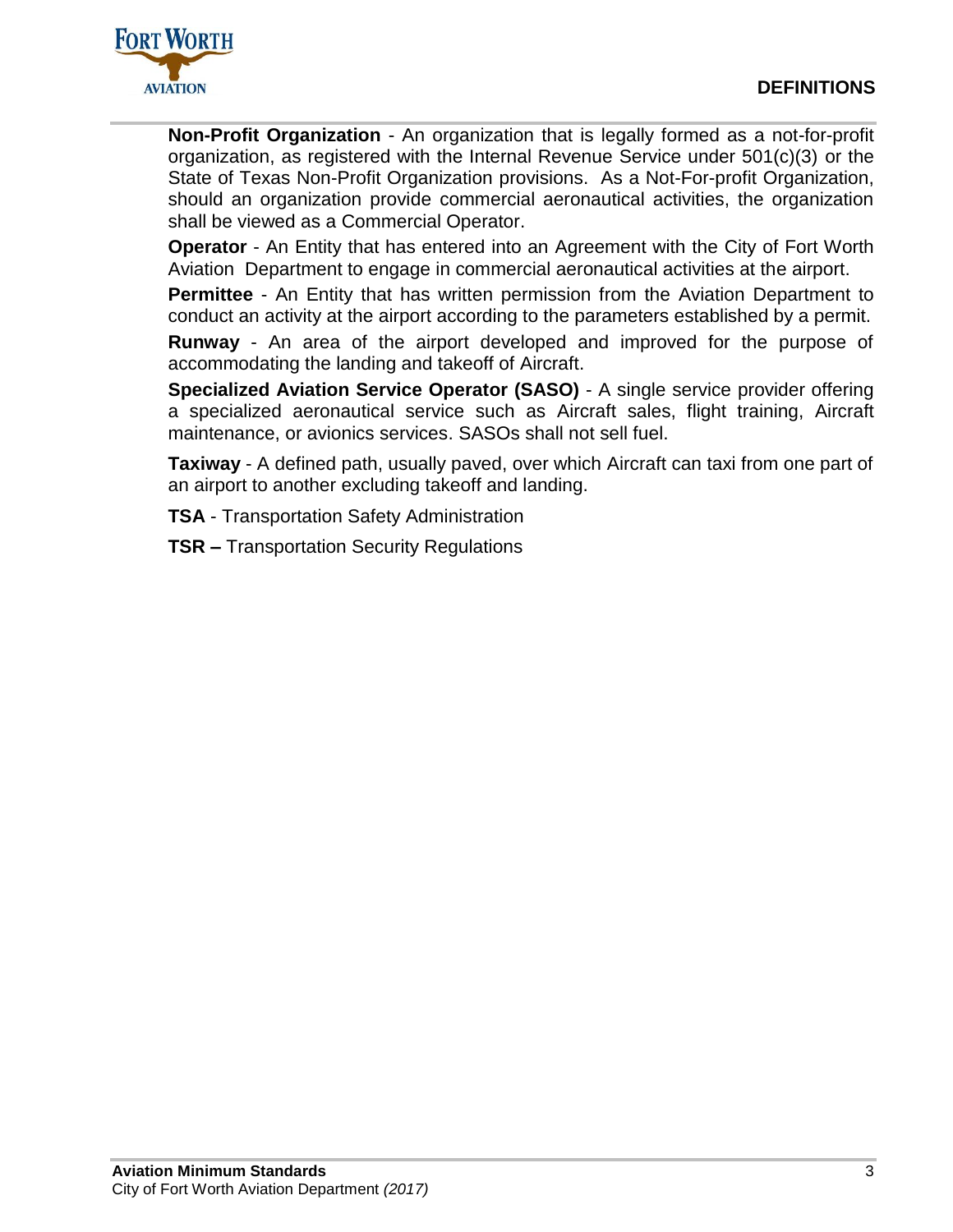



# <span id="page-7-1"></span><span id="page-7-0"></span>**INTRODUCTION**

## *A. Purpose*

The purpose of these Aviation Minimum Standards (Minimum Standards) is to encourage, promote, and ensure:

- 1. The consistent provision of high quality aviation products, services, and facilities at Fort Worth Alliance Airport, Fort Worth Meacham International Airport, and Fort Worth Spinks Airport ("Airports" when referred to collectively or "Airport" when referred to individually);
- 2. The development of high quality aviation Improvements and amenities at the Airports;
- 3. Aviation safety and security at the Airports;
- 4. The economic health of aviation Commercial Operators at the Airports; and
- 5. The orderly development of Airport property for aviation purposes.

Aeronautical activities may be proposed that do not fall within the categories designated herein. In such a case, appropriate Minimum Standards shall be established by the City of Fort Worth (City) Aviation Department (Department) on a case-by-case basis for such activities and incorporated into lessee's Agreement or operator's Agreement with a sublessee.

## <span id="page-7-2"></span>*B. Regulations*

These Minimum Standards are subject to, but not limited to:

- 1. Federal Aviation Regulations, Title 14 Code of Federal Regulations;
- 2. Texas Transportation Code, Chapter 22 County and Municipal Airports;
- 3. Fort Worth Aviation Department Leasing Policy; and
- 4. Fort Worth Code of Ordinances, Chapter 3 Airports and Aircraft.
- 5. Fort Worth Aviation Schedule of Rates and Charges

If the FAA determines that any provision of these Minimum Standards, any provision of any Agreement, or any practice constitutes a grant of a prohibited exclusive right, such provision shall be deemed null and void and such practice shall be discontinued immediately.

## <span id="page-7-3"></span>*C. Effective Date*

These Minimum Standards shall be in effect upon adoption by the Fort Worth City Council, unless repealed by the City. The Minimum Standards, adopted June 16, 1992 (the "1992 Standards, ") and the Minimum Standards adopted May 4, 2014 (the 2014 Standards) will continue to apply to existing Improvements constructed prior to the adoption of these Minimum Standards, unless the current Improvements are in violation of the 1992 Standards at the time these Minimum Standards are adopted. Unless expressly stated otherwise, these Minimum Standards shall apply to all existing businesses and activities at the Airport as of the **sixth month** after the adoption of these Minimum Standards.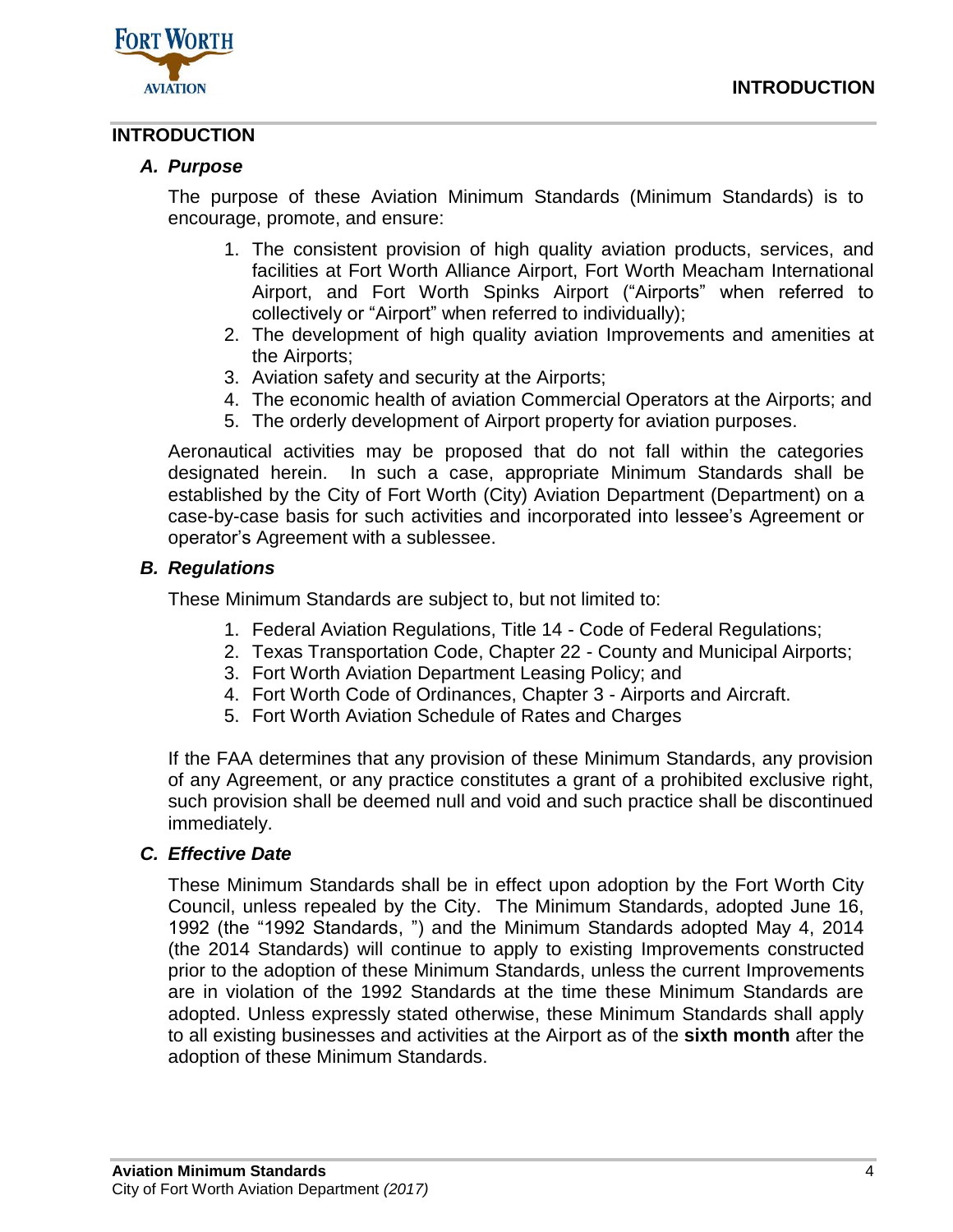

# <span id="page-8-0"></span>*D. Self-Service*

An Aircraft owner or the Aircraft owner's employees may perform services that may include fueling, maintenance, or repair on the Aircraft owner's Aircraft utilizing the Aircraft owner's vehicles, equipment, and resources (self-service). An Aircraft owner who engages in self-service activities may not perform services for compensation or hire. The right to engage in self-service activities is conditioned upon compliance with applicable regulatory measures. See Section 17, Self Fueling for additional requirements.

An Aircraft Maintenance Operator may defuel Aircraft, if necessary, for Aircraft maintenance purposes only. Additionally, an Aircraft Maintenance Operator may refuel the defueled Aircraft following provision of required Aircraft maintenance. Defueling and refueling shall not be construed to permit an Aircraft Maintenance Operator to engage in the sale of aviation fuels as this activity is specifically reserved for an FBO (Section 4).

An Aircraft Maintenance Operator conducting defueling and refueling of defueled Aircraft shall have adequate and proper fuel storage, provide the Department with a Spill Prevention, Control, and Countermeasures Plan for defueling, refueling, and fuel storage, and conform with Section 4.D.

Co-op fueling is prohibited at the Airports.

# <span id="page-8-1"></span>*E. Applicability*

These Minimum Standards specify the standards and/or requirements that must be met by any Entity engaging in aviation aeronautical activities at the Airports.

Throughout these Minimum Standards, the words "standards" or "requirements" shall be understood to be modified by the word "minimum" except where explicitly stated otherwise. Any required determinations, interpretations, or judgments regarding what constitutes an acceptable minimum standard or requirement, or regarding compliance with such minimum standard or requirement, shall be made by the Department. All entities may exceed the applicable Minimum Standards or requirements. No Entity shall be allowed to engage in aviation aeronautical activities at the Airports under conditions that do not, in the Department's sole discretion, fully comply with these Minimum Standards, unless an exemption or variance has been approved in writing by the Director.

These Minimum Standards shall apply to any use of Airport land or Improvements for the purpose of engaging in aviation aeronautical activities.

# <span id="page-8-2"></span>*F. Variance*

The Department may, but is not obligated to, approve variances to these Minimum Standards when special conditions or unusual circumstances exist.

Requests for a variance must:

- 1. State the specific provision(s) for which the variance is being sought;
- 2. Describe the proposed variance;
- 3. State the reason for the proposed variance;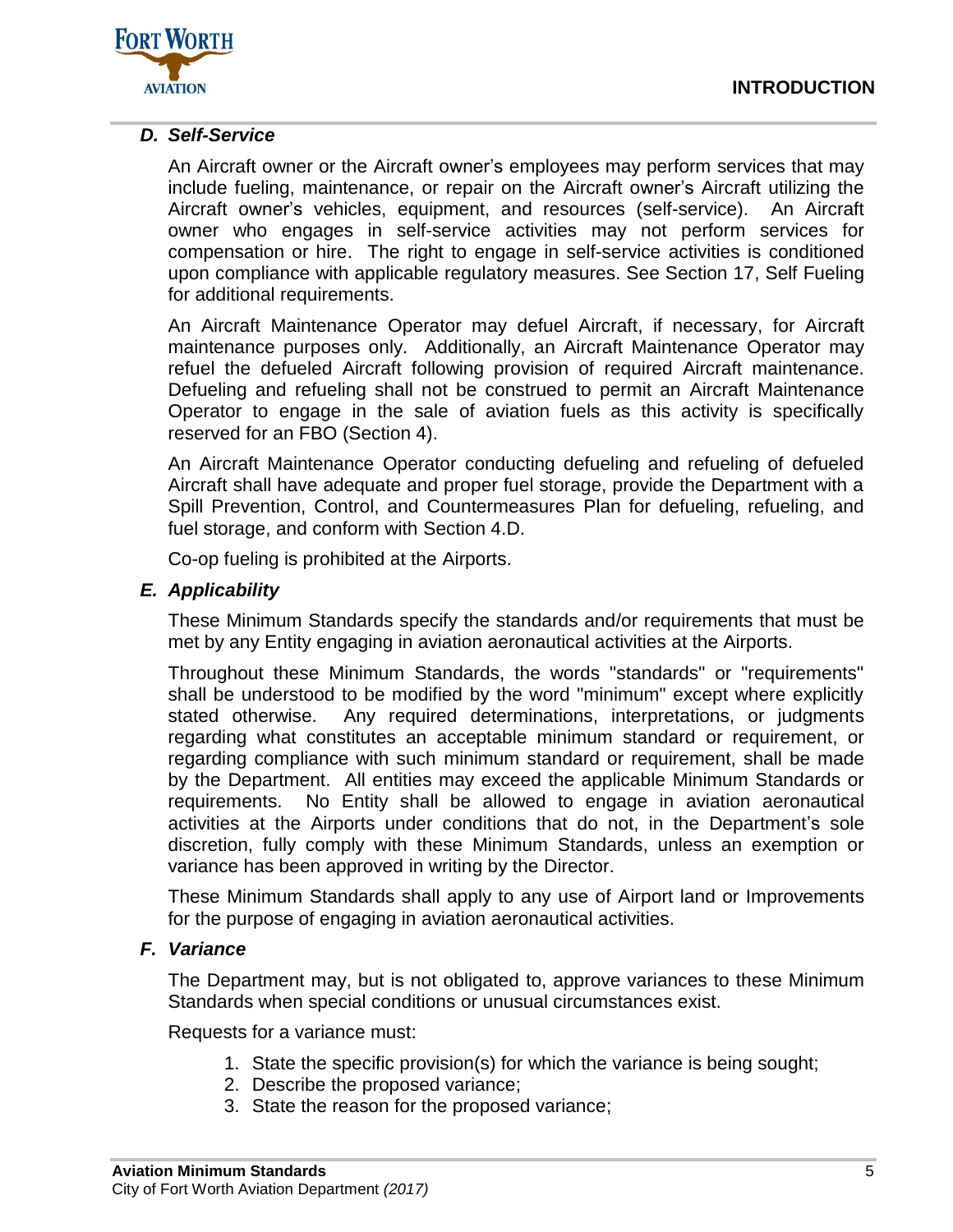

- 4. Identify the anticipated impact on the Airport (and other entities including Operators, lessees, sublessees, users of the Airport, and the public); and
- 5. Identify the duration of the proposed variance.

Prior to the approval or denial of a variance, the Department shall conduct a review of all relevant information including the request for variance as well as any other information that may be requested or required by the Department.

In taking action on a request for variance, the Department may grant the request only when it is determined that:

- 1. Enforcement of specific provisions in these Minimum Standards will create an unnecessary hardship or practical difficulty in the intended use of the affected property;
- 2. The variance will not injure the existing or permitted use of adjacent conforming property in accordance with the Airport Master Plan; and
- 3. The granting of a variance is consistent with the purpose and intent of these Minimum Standards.

Approval or denial of a variance shall be determined by the Department of Aviation.

If approved, the variance shall only apply to the particular case for which the variance is granted.

An approval by the Department of a variance shall not serve to amend, modify, or alter these Minimum Standards or any existing Agreement.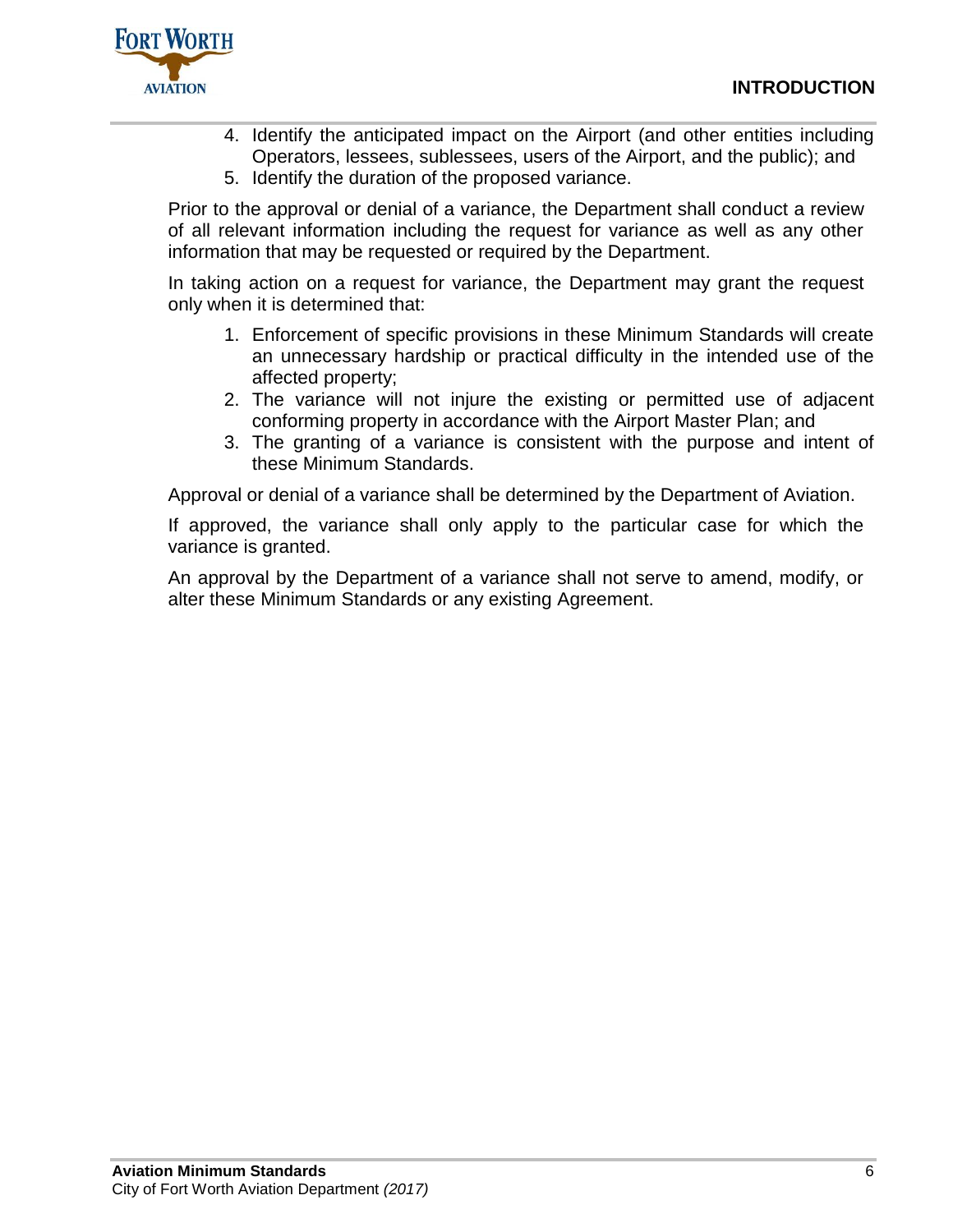

# <span id="page-10-1"></span><span id="page-10-0"></span>**GENERAL REQUIREMENTS**

# *A. Introduction*

All entities engaging in aeronautical activities at the Airports shall fully comply with or exceed the requirements of this section as well as the Minimum Standards applicable to Entity's activities, as set forth in subsequent sections.

# <span id="page-10-2"></span>*B. Leased Premises*

An Entity shall lease or sublease sufficient land and/or lease, sublease, or construct sufficient Improvements for the activity as required in these Minimum Standards.

Improvements shall fully comply with applicable regulatory measures including, but not limited to, zoning, building and fire codes, setbacks, access, ingress/egress, drainage, and vehicle parking.

Construction of any Improvements must be approved in advance by the Department, in accordance with the Department's requirements and any agency having jurisdiction.

Leased premises requiring public access shall have direct landside access. Should landside access not exist, pedestrians or vehicles needing access to the airfield shall receive non-movement area training or be escorted by an individual who has a non-movement area permit.

Aprons should be:

- 1. Contiguous and separated by no more than a taxilane that allows Entity to taxi or tow Aircraft without crossing a Taxiway or public roadway;
- 2. Of adequate size and weight bearing capacity to accommodate the movement, staging, and parking of the largest type, size and weight of Aircraft the hangar was built to accommodate without interfering with the movement of Aircraft:
	- a. In and out of other facilities; and/or
	- b. Operating to, from, or on taxilanes or Taxiways.

# <span id="page-10-3"></span>*C. Facility Maintenance*

Operators, at their sole cost and expense, shall:

- 1. Maintain the Leased Premises, including all related and associated appurtenances, landscaping, paved areas, installed equipment and utility services, oil/water separators, and security Improvements, in a clean, neat, orderly, and fully operational condition consistent with best practices and equal or better in appearance and character to other similar Improvements at the Airport, normal wear and tear excepted;
- 2. Provide all necessary cleaning services for the Leased Premises, including custodial services, trash removal services, removal of foreign objects/debris, removal of spent oils or other fluids, cleaning of oil/water separators, and any related services necessary to maintain the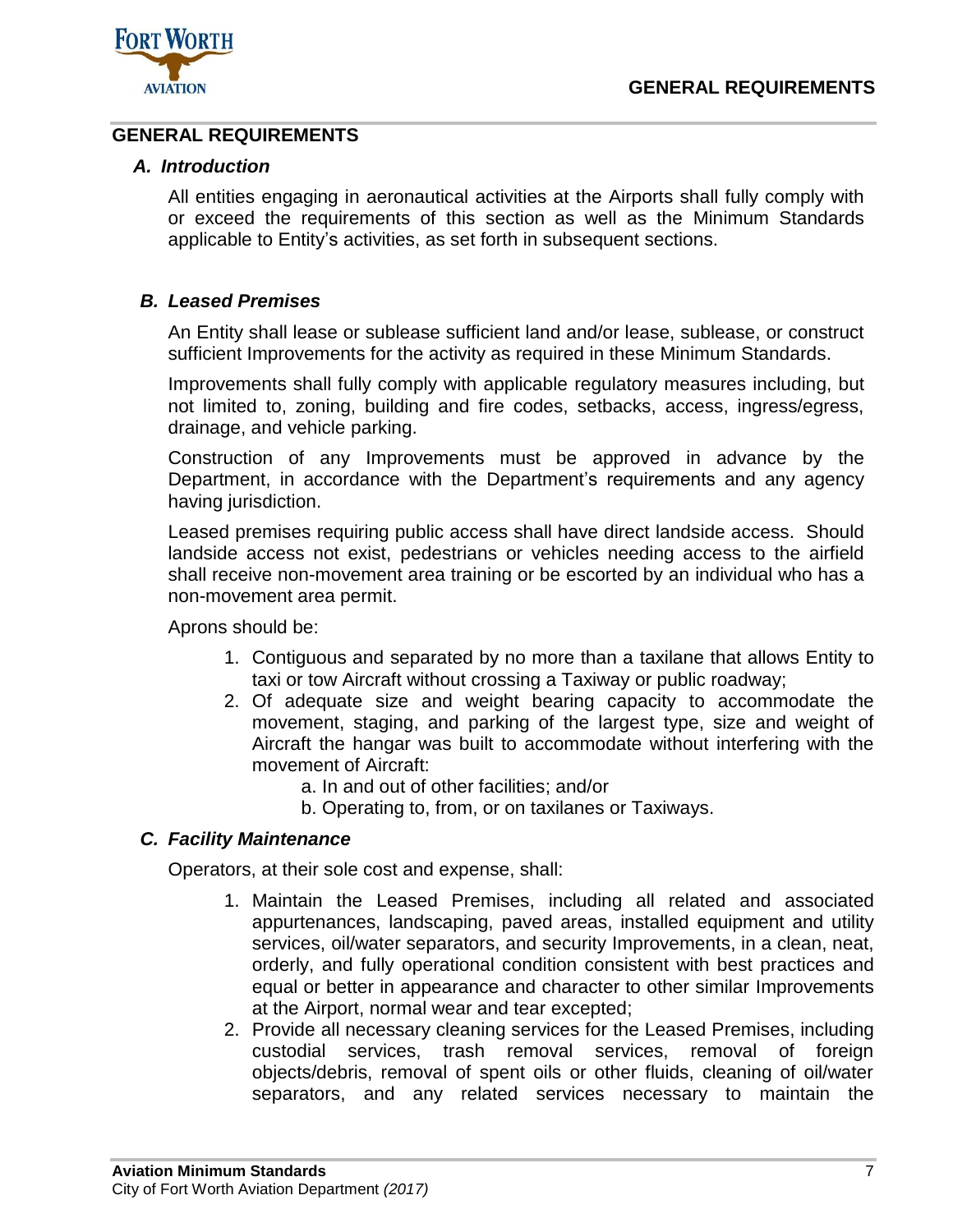

Improvements in good, clean, neat, orderly, and fully operational condition consistent with best practices, normal wear and tear excepted; and

3. Replace and/or reimburse the Department for, any property damaged by lessee, its activities, sublessees, customers, employees, visitors, vendors, suppliers, or contractors.

# <span id="page-11-0"></span>*D. Products, Services, and Facilities*

Products, services, and facilities should be provided on a reasonable basis to all Airport users.

Operator shall charge reasonable prices for each product, service, or facility.

# <span id="page-11-1"></span>*E. Licenses, Permits, Certifications, and Ratings*

Operator shall obtain and require employees to obtain, at Operator's or employee's sole cost, all necessary licenses, permits, certifications, or ratings required for the conduct of Operator's activities as required by any agency having jurisdiction prior to engaging in any activity at the Airport. Upon request, Operator or its employees shall provide copies of such licenses, permits, certifications, or ratings to the Department within 10 business days of date of request.

Operators, lessees, or sublessees engaged in any activity at the Airports, whether using or occupying Airport land and/or Improvements or otherwise, shall adhere to the practices recommended by the FAA and the directives issued by the Department.

# <span id="page-11-2"></span>*F. Employees*

Operator shall employ a qualified, experienced, and professional on-site manager who shall be fully responsible for the day-to-day management of Operator's activities.

Operator shall provide a supervisor on the Leased Premises to manage Operator's activities and such person shall be authorized to represent and act on behalf of Operator during all hours of activities with respect to the method, manner, and conduct of Operator and Operator's activities. When such person is not on the Leased Premises, such person shall be available by telephone 24 hours a day, 7 days a week.

Operator shall have on duty, and immediately available during hours of activity, properly trained, and qualified employees in such numbers as are required to fully comply with these Minimum Standards and to meet the reasonable demands of customers for each activity being conducted by Operator.

# <span id="page-11-3"></span>*G. Equipment and Vehicles*

All required equipment and vehicles must be fully operational and available at all times and capable of providing all required products and services in a manner consistent with intended use. Equipment and vehicles may be unavailable, from time to time, on a temporary basis due to routine or emergency maintenance as long as the equipment or vehicles are returned to service as soon as possible.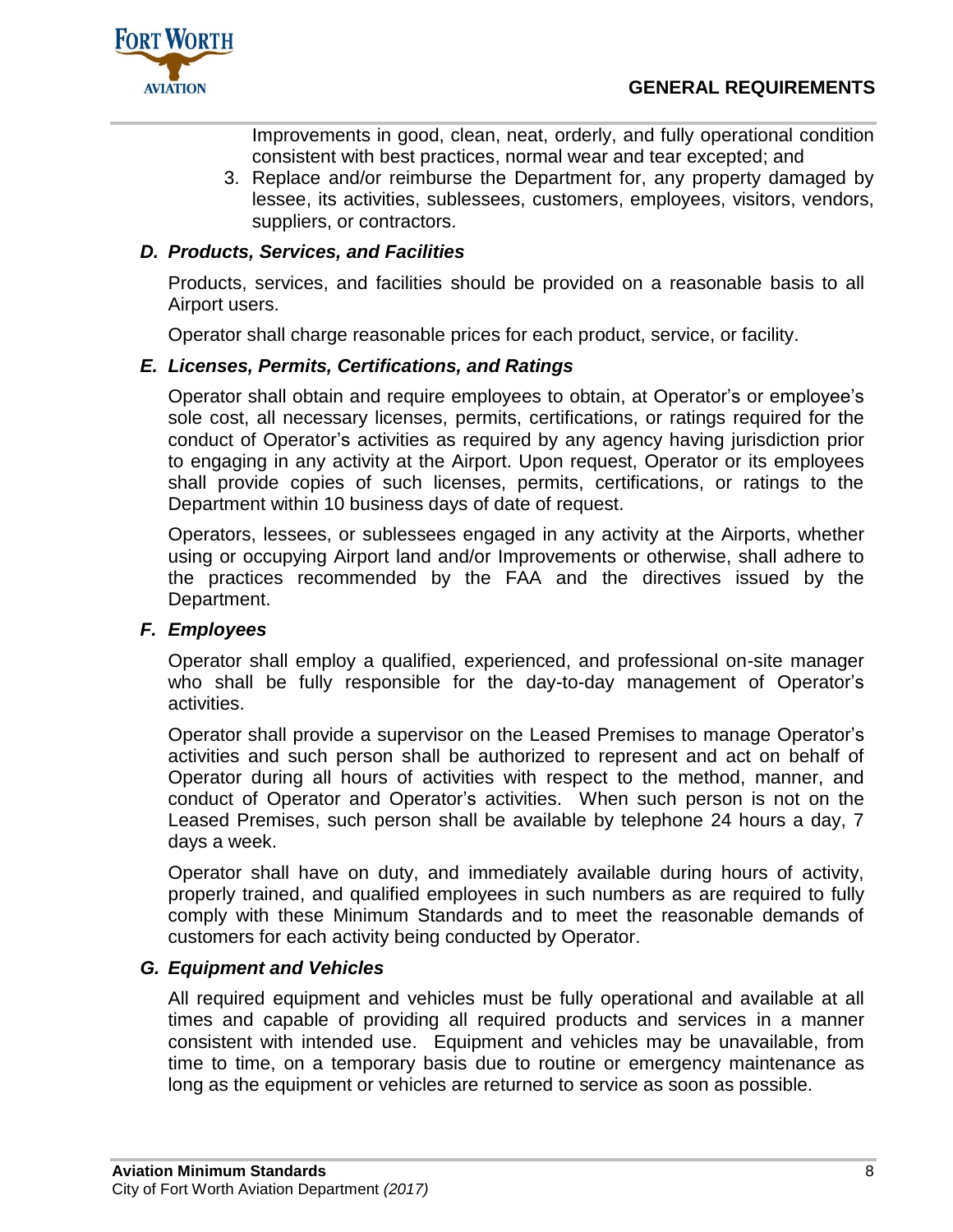

# <span id="page-12-0"></span>*H. Hours of Activity*

Unless otherwise stipulated in these Minimum Standards, Operator's services shall be offered and available to meet reasonable demand of customers for the activity eight hours per day between the hours of 6:00 a.m. to 10:00 p.m. Monday through Friday excluding holidays.

If not a 24/7 operation, Commercial Operator hours of activity and contact information for afterhours service shall be clearly posted in public view using appropriate and professional signage.

Operator or Non-Commercial Lessee shall designate a responsible person for the coordination of all procedures and communications and provide point-of-contact information to the Department including the name and telephone number of the primary and secondary contacts. One of the contacts shall be available by telephone 24 hours a day 7 days a week.

## <span id="page-12-1"></span>*I. Security*

Operator and Non-Commercial Lessee shall fully comply with the Department's security requirements as applicable to the Airports, Leased Premises, and activities(e.g., Fort Worth Code of Ordinances-Chapter 3, 14 CFR Part 139, as amended, Transportation Security Regulations.

Operator or Non-Commercial Lessee must fully comply with applicable reporting requirements as established by the Department, FAA, DHS, TSA, and any other agencies.

#### <span id="page-12-2"></span>*J. Insurance*

Operator or Non-Commercial Lessee shall procure, maintain, and pay all premiums throughout the term of its Agreement for the applicable insurance coverage and amounts required by regulatory measures and set forth in Attachment A, Minimum Insurance Requirements, as amended from time to time, of these Minimum Standards for each activity conducted. The insurance company or companies underwriting the required policies shall be authorized to write such insurance in the State of Texas, with an A.M. Best's rating of A- or above.

When coverage and/or the amounts set forth in Exhibit D Minimum Insurance Requirements, are not available on a commercially reasonable basis, appropriate replacement coverage and/or amounts must be approved by the Department.

The Department reserves the right to require additional or different types of insurance coverage based on an Entity's individual risks and/or exposures.

When an Entity engages in more than one activity, it shall procure and maintain insurance for the combined total of the minimum requirements of each activity. An Entity shall procure and maintain insurance for all exposures in amounts at least equal to the greatest of the required minimum or as stipulated by the Department.

All insurance that Operator or Non-Commercial Lessee is required to carry and keep in full force and effect, shall name the City, and its representatives, officers, officials, employees, agents, and volunteers as additional insured. All insurance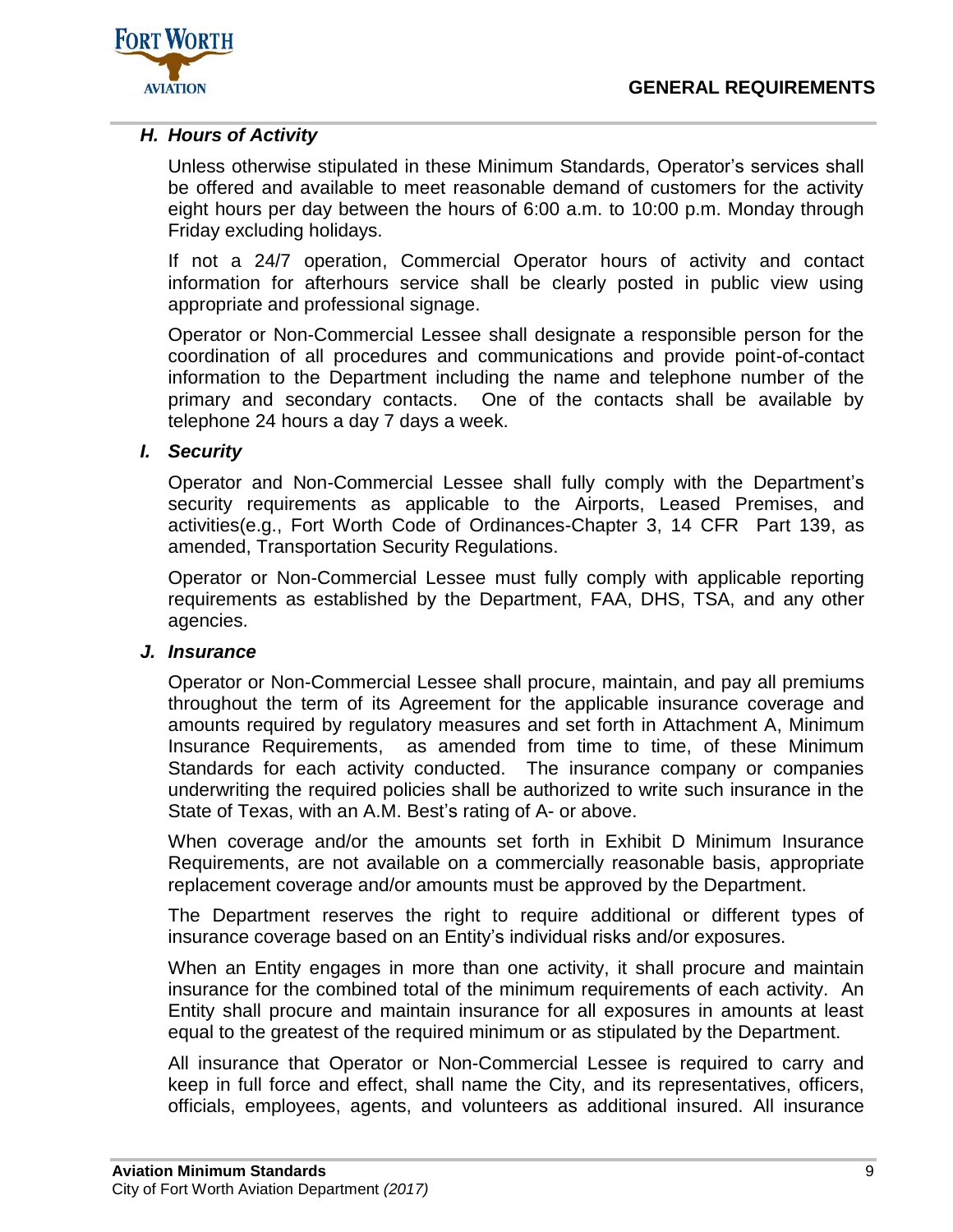

policies, including any Workers' Comp, shall include a Waiver of Subrogation (Right of Recovery) in favor of the City of Fort Worth.

Liability policies shall contain, or be endorsed to contain, the following provisions:

- 1. "The City individually and collectively, and its representatives, officers, officials, employees, agents, and volunteers are to be covered as additional insured with respect to: liability arising out of activities performed by or on behalf of Entity; premises owned, leased, occupied, or used by Entity; and/or vehicles, equipment, or Aircraft owned, leased, hired, borrowed, or operated by Entity. Such insurance shall provide primary coverage and shall not seek any contribution from any insurance or selfinsurance carried by the City";
- 2. "Such insurance, as to the interest of the City only, shall not be invalidated by any act or neglect or breach of contract of Entity. Any failure to fully comply with reporting or other provisions of the policies shall not affect coverage provided to the City individually and collectively, and their representatives, officers, officials, employees, agents, and volunteers. Entity's insurance shall apply separately to each insured against whom claim is made or suit is brought, except with respect to the aggregate limits of the insurer's liability"; and
- 3. "Coverage shall not be suspended, voided, or cancelled by either party or reduced in coverage or in limits except after 30 calendar days prior written notice or 10 days prior written notice for cancellation for non-payment of premium, by certified mail, return receipt requested, has been given to Department."

Certificates of insurance shall be delivered to the Department upon execution of any Agreement, or when approval is given by the Department to conduct any activity at the Airport. Thereafter, Operator or Non-Commercial Lessee shall provide certificates of insurance to the Department every 12 months. In addition, Operator or Non-Commercial Lessee shall furnish a certificate of insurance if any change, for example, changing underwriters, coverage, or amounts occurs.

The coverage and amounts stipulated herein for each activity represent the minimum coverage and amounts that shall be maintained by Operator or noncommercial lessee, at all times, to engage in activities at the Airport. Operator or Non-Commercial Lessee is encouraged to secure higher amounts.

Operator or Non-Commercial Lessee shall, at its sole cost and expense, cause all Improvements on the Leased Premises to be kept insured to the full insurable replacement cost with no depreciation, or as required by the lease for the improvements, against the perils of fire, lightning, wind, hail, tornado, extended coverage, and/or vandalism. The proceeds of any such insurance paid on account for any of the aforementioned perils shall be used to defray the cost of repairing, restoring, or reconstructing Improvements to the condition and location existing prior to the casualty causing the damage or destruction, unless a change in design or location is approved, in writing, in advance, by the Department.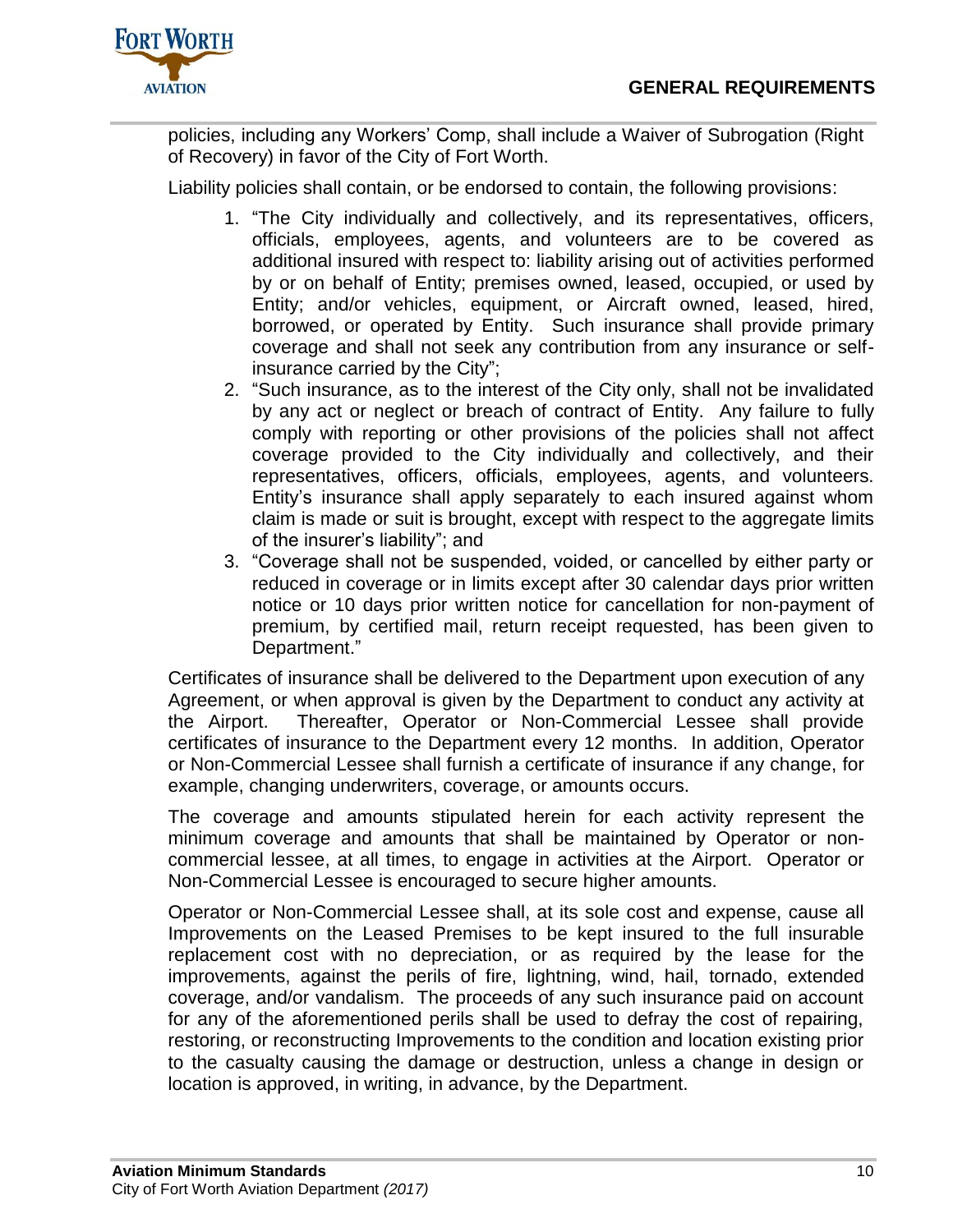

Operator or Non-Commercial Lessee with known environmental contamination exposures shall be required to secure appropriate environmental liability insurance with coverage amounts appropriate for the type and level of environmental contamination exposure risk, as determined by the Department.

# <span id="page-14-0"></span>*K. Indemnification and Hold Harmless*

Each Entity shall defend, indemnify, save, protect, and hold harmless the City and its representatives, officers, officials, employees, agents, and volunteers from and against any and all actual or alleged claims, demands, damages, expenses, costs, fees, including, but not limited to, attorney, accountant, paralegal, expert, and escrow fees, fines, environmental costs, and/or penalties that may be imposed upon, claimed against or incurred or suffered by the City in whole or in part, directly or indirectly, arise from or are in any way connected with any of the following, except to the extent resulting from the City's negligence or willful misconduct:

- 1. Any act, omission, or negligence of Entity or Entity's partners, officers, Directors, agents, employees, invitees, or contractors;
- 2. Any use, occupation, management or control of the Leased Premises by Entity, whether or not due to Entity's own act or omission;
- 3. Any condition created in or about the Leased Premises after the effective date; and
- 4. Any breach, violation, or nonperformance of the Entity or the Entity's obligations under any Agreement.
	- a. In the event a party indemnified hereunder is responsible, in part, for the loss, the indemnitor shall not be relieved of the obligation to indemnify; however, in such a case, liability shall be assessed in accordance with State of Texas principles of comparative fault.
	- b. In the event of an environmental contaminating accident, to include all leaks, spills, or other damage that may result through the handling, storage, and/or dispensing of fuel, or an incident caused by Operator or non-commercial lessee, its employees, its vendors, its suppliers, its contractors, or any other Entity associated with any Operator or Non-Commercial Lessee or any Entity violates any environmental law, Operator, non-commercial lessee, or Entity shall accept total responsibility and defend, indemnify, save, protect, and hold harmless the City and its representatives, officers, officials, employees, agents and volunteers.

Nothing herein shall constitute a waiver of any protection available to the City and their representatives, officers, officials, employees, agents, and volunteers under the State of Texas governmental immunity act or similar statutory provision.

# <span id="page-14-1"></span>*L. Enforcement*

In the event an Entity fails to comply with the Minimum Standards, the Department shall send a written statement of violation to such Entity at its last known address. The Entity shall have 30 calendar days from date of notice within which to provide a response to the Department explaining why the violation occurred and to advise the Department that the violation has been corrected. If the Entity fails to cure the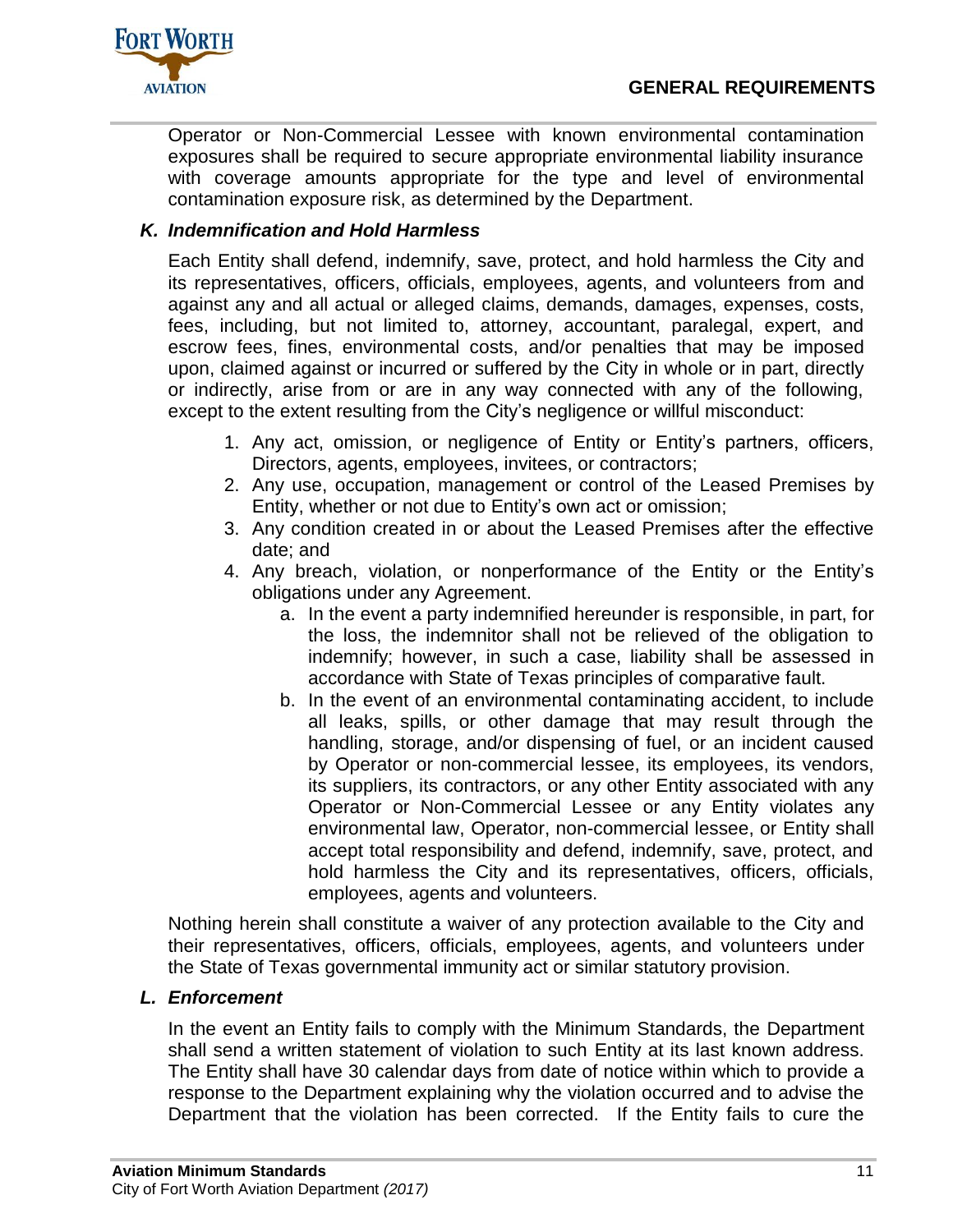

violation within such time period, the Department shall have the right to suspend or revoke the Entity's privileges at the Airport, as the Department deems necessary in order to obtain a correction of the violation. In the event such violation is not susceptible to cure within 30 calendar days, Entity shall have such additional time to effect a cure, as determined by the Department. In addition, the Entity's record of any such violation shall be considered any time the Entity submits an application, seeks permission, or requests approval from the Department.

# <span id="page-15-0"></span>*M. Multiple Activities*

The Minimum Standards or requirements for combined activities shall not be:

- 1. Less than the highest standard or requirement for each element within the combined activities; or
- 2. Greater than the cumulative standards or requirements for all of the combined activities.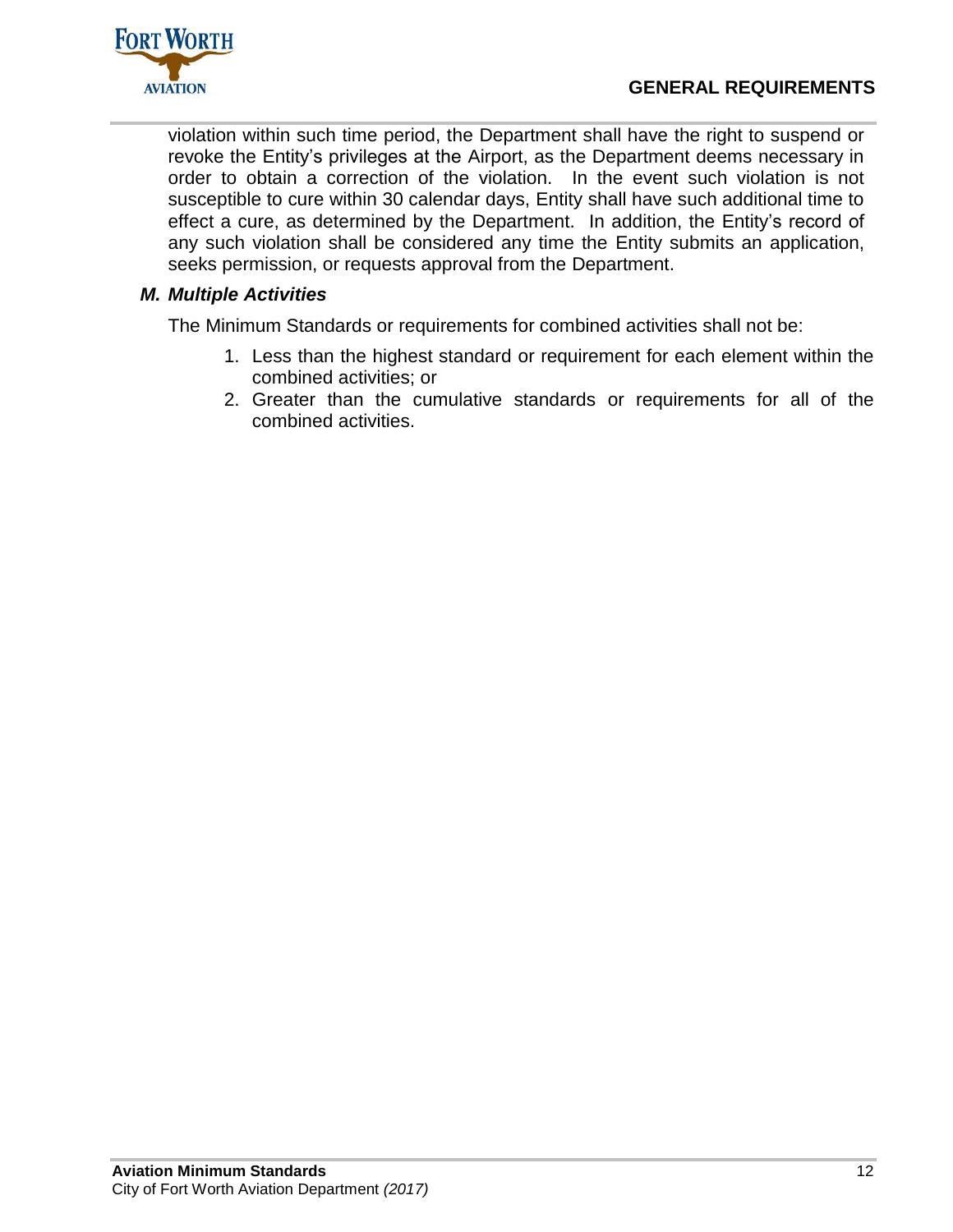

# <span id="page-16-1"></span><span id="page-16-0"></span>**FIXED BASE OPERATOR (FBO)**

# *A. Introduction*

These Minimum Standards shall not affect any existing Improvements constructed prior to date of promulgation of these Minimum Standards.

An FBO can meet the requirements of Aircraft maintenance by arrangement with an authorized Operator who meets the Minimum Standards for Aircraft Maintenance Operator and operates at the Airport.

## <span id="page-16-2"></span>*B. Scope of Activity*

An FBO shall develop and maintain Standard Operating Procedures (SOP's) for Aircraft fueling and ground handling to ensure compliance with standards set forth in AC 00-34A current version, "Aircraft Ground Handling and Servicing". FBO's SOP's shall include a training plan, fuel quality assurance procedures and associated record keeping, and emergency response procedures to fuel spills and fires.

An FBO's SOP's shall be available to the Department upon request.

An FBO should include the following activities, products and services:

- Aviation fuels and lubricants Ground services, support and amenities
- Aircraft maintenance
- Aircraft storage or parking (apron/tiedowns and/or hangars)
- Aircraft marshalling (direct to parking)
- Aircraft towing
- Oxygen services
- Nitrogen services
- Compressed air services
- Lavatory services
- Potable water service
- Aircraft ground power (direct current)
- Baggage handling & related services
- Concierge services
- Courtesy transportation
- Ground transportation arrangements
- Accommodation arrangements
- Aircraft catering arrangements
- Aircraft cleaning/washing service

Any Entity proposing to establish an FBO shall be required to meet the initial minimum investment, as identified in the following table:

| <b>Establish an FBO</b>                                                                               | <b>AFW</b> | <b>FTW</b>                                                    | <b>FWS</b> |
|-------------------------------------------------------------------------------------------------------|------------|---------------------------------------------------------------|------------|
| Minimum Investment                                                                                    |            | $\vert$ \$15,000,000 $\vert$ \$15,000,000 $\vert$ \$3,000,000 |            |
| • \$15M initial investment or \$10M minimum initial investment with an additional \$5M within 5 years |            |                                                               |            |

after the initial Improvements.

- The amount paid for existing Improvements may be considered as a part of the initial minimum investment requirement.
- Market value appraisal may be considered to determine the initial minimum investment.
- Improvements to existing Infrastructure may be considered as a part of the initial minimum investment requirements.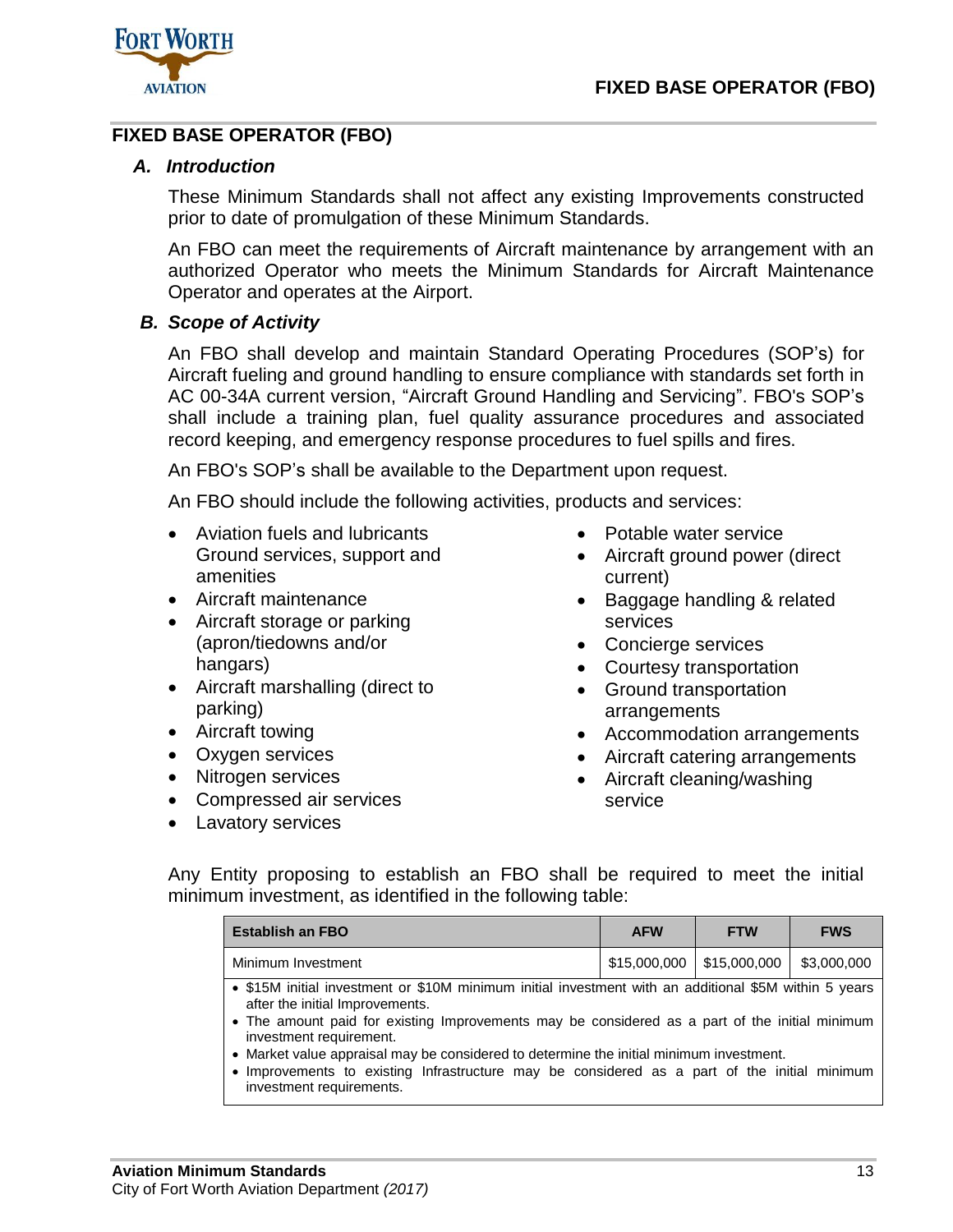



# <span id="page-17-0"></span>*C. Leased Premises*

FBO shall have adequate land and Improvements to accommodate all activities of the FBO and all approved sublessees, including but not limited to:

| <b>Leased Premises (square feet)</b> | <b>AFW</b> | <b>FTW</b> | <b>FWS</b> |
|--------------------------------------|------------|------------|------------|
| FBO Main Terminal Apron              | 75,000     | 75,000     | 60,000     |
| Weight bearing capacity              | Group III  | Group III  | Group II   |
| Terminal building (total)            | 5,000      | 5,000      | 5,000      |
| Customer/common area                 | 2.000      | 2.000      | 2,000      |
| Hangar (transient Aircraft parking)  | 20,000     | 20,000     | 20,000     |
| Door height/width                    | 28'/120'   | 28'/120'   | 28'/120'   |

# <span id="page-17-1"></span>*D. Fuel Storage and Equipment*

An FBO shall develop, own, and/or lease a fuel storage facility and equipment at the Airport in a location approved by the Department and consistent with the Master Plan, Airport Layout Plan, and/or Land Use Plan. In no event shall the total storage capacity be less than:

| <b>Fuel Storage and Equipment</b>                                                                                            | <b>AFW</b> | <b>FTW</b> | <b>FWS</b> |  |  |  |
|------------------------------------------------------------------------------------------------------------------------------|------------|------------|------------|--|--|--|
| Jet fuel                                                                                                                     |            |            |            |  |  |  |
| Storage - minimum total capacity (gallons)                                                                                   | 20,000     | 20,000     | 12,000     |  |  |  |
| Equipment – minimum capacity of a refueling vehicle<br>(gallons)                                                             | 5,000      | 5,000      | 3,000      |  |  |  |
| Avgas (Optional)                                                                                                             |            |            |            |  |  |  |
| Storage - minimum total capacity (gallons)                                                                                   | 3000       | 3000       | 3000       |  |  |  |
| Equipment - minimum capacity of a refueling vehicle<br>(gallons)                                                             | 750        | 750        | 750        |  |  |  |
| FBO shall have adequate and proper storage for waste fuel or test samples or the capability<br>$\bullet$<br>to recycle same. |            |            |            |  |  |  |

Fuel storage facility must meet City fire code requirements.

For each type fuel, a fixed self-service fueling system is optional.

An FBO must retain ownership and responsibility of all fuels delivered to the FBO's storage facility under lease by the FBO and is responsible for the payment of all fuel flowage fees owed with respect to the fuel delivered to its storage facilities.

An FBO shall have satisfactory arrangements made with a reputable aviation petroleum supplier for the delivery of aviation fuels.

An FBO shall provide the Department with a written Spill Prevention, Control, and Countermeasures (SPCC) Plan that meets regulatory measures for FBO's fuel storage facilities and activities. Any time the SPCC is modified, the updated documentation reflecting the changes shall be provided to the Department within three business days of the change.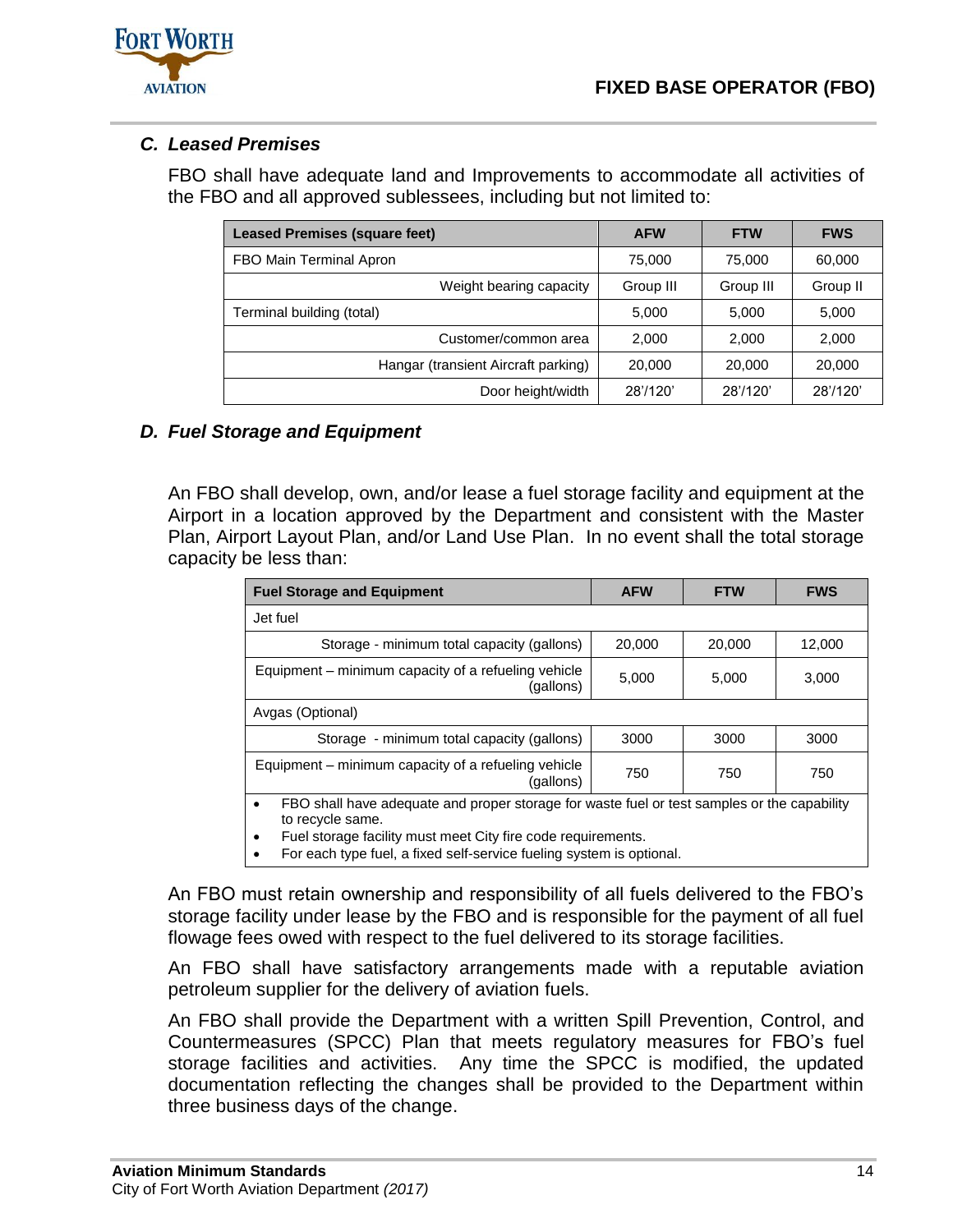

Fuel delivered, stored, or dispensed by FBO shall fully comply with the quality specifications outlined in ASTM D 1655 (jet fuel) and/or ASTM D 1910 (avgas), as applicable. Ensuring the quality of the fuel is the sole responsibility of FBO.

Each fuel storage facility, each refueling vehicle and all fueling equipment shall be equipped and maintained to fully comply with applicable regulatory measures including, but not limited to those prescribed by:

- 1. National Fire Protection Association (NFPA) codes;
- 2. U.S. Environmental Protection Act (EPA);
- 3. State of Texas;
- 4. Counties of Tarrant, Denton, and Johnson as applicable;
- 5. City;
- 6. 14 CFR Part 139, Airport Certification, Section 139.321 current version, "Handling/Storing of Hazardous Substances and Materials"; and
- 7. Applicable current version ACs including AC 00-34 "Aircraft Ground Handling and Servicing", AC 150/5210-5 "Painting, Marking and Lighting of Vehicles Used on an Airport", and AC 150/5230-4A "Aircraft Fuel Storage, Handling, and Dispensing on Airports".

Refueling vehicles shall be equipped with metering devices that meet applicable regulatory measures. One refueling vehicle dispensing jet fuel shall have over-thewing and single point Aircraft servicing capability. All refueling vehicles shall be bottom loaded.

For a fixed self-service fueling system, the location and capacity of the system shall be approved by the Department. In addition, the system shall:

- 1. Be available and maintained by FBO for public commercial use;
- 2. Have adequate lighting and signage; and
- 3. Have detailed and readily accessible instructions for the proper and safe operation of the system, emergency shut-off, properly rated fire extinguisher, and fuel spill kit.

# <span id="page-18-0"></span>*E. Fueling Reports*

On or before the 15th calendar day of the subsequent month, each FBO shall:

- 1. Provide a summary report to the Department identifying the number of gallons of aviation fuel delivered to the FBO's fuel storage facility by fuel type;
- 2. Provide bill of ladings, as received from the fuel supplier for fuel delivered, in support of the summary report; and
- 3. Pay the appropriate fees due to the Department as stipulated in the Department's Schedule of Rates and Charges.

Upon request, records and meters shall be made available for review by the Department or its designated representative.

# <span id="page-18-1"></span>*F. Ground Support and Service Equipment*

The following list of ground support and service equipment shall be provided by an FBO or authorized Operator at the Airport: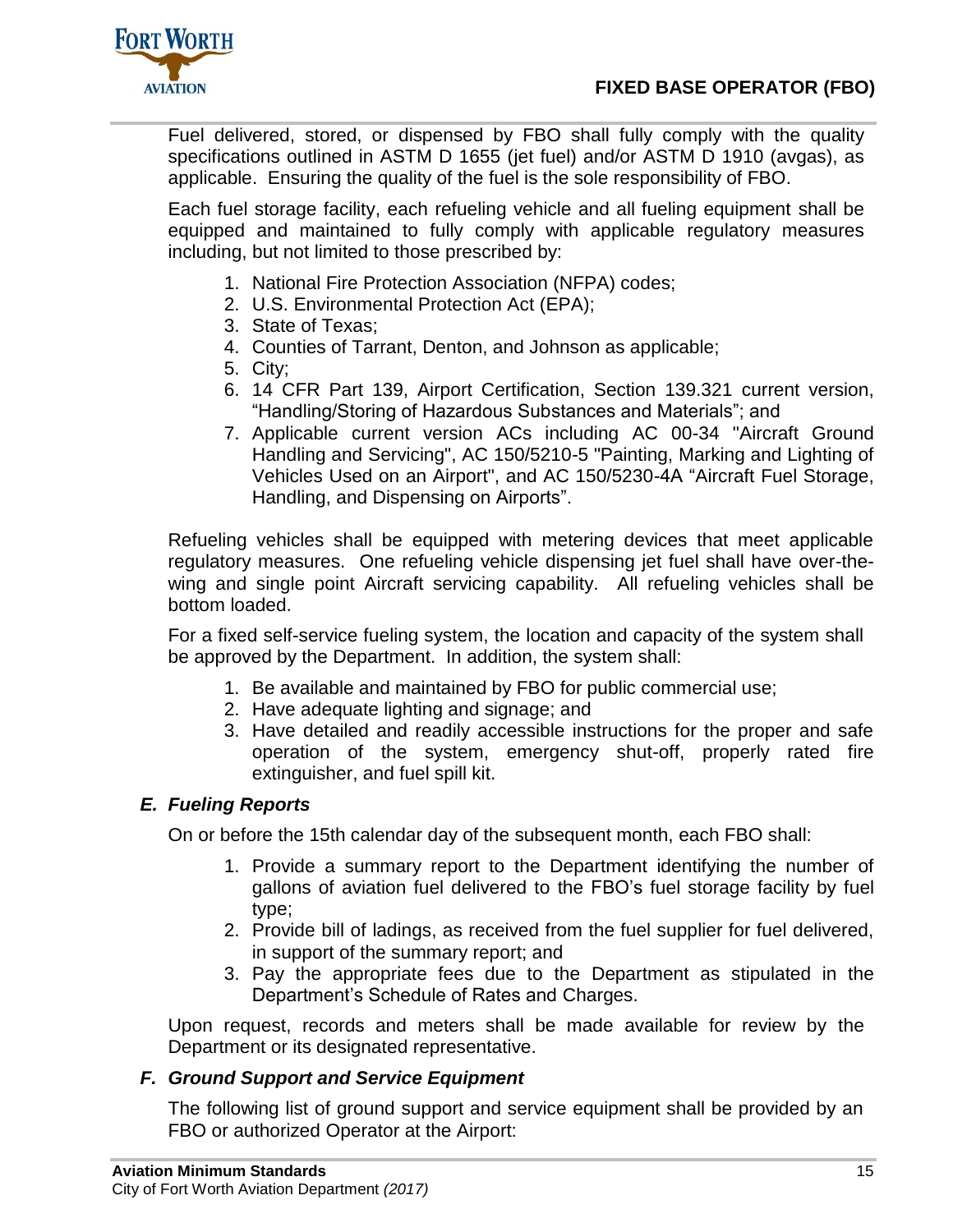

Oxygen cart Nitrogen cart Compressed air unit Lavatory service cart Potable water unit **Air stair unit** Air stair unit Ramp marshalling vehicle Ramp transportation vehicle Courtesy vehicle **Aircraft towing vehicles**<br>
Tow bars/heads **Aircraft of Aircraft of the County County** Aircraft of the May Aircraft of the May Aircraft of the May Aircraft of the May Aircraft of the May Aircraft of the Ma Aircraft wash rack Spill kit Equipment for securing Aircraft on the apron

Aircraft ground power (DC)

Spill kits shall include the necessary equipment and materials to contain a fuel spill and restrict fuel or other hazardous materials from flowing into drains and other areas in compliance with the Operator's SPCC plan.

# <span id="page-19-0"></span>*G. Hours of Activity*

In addition to the general requirements (Section 3.I), the FBO shall make available Aircraft fueling, parking, ground services, support, and amenities to meet reasonable demands of customers during weekends, holidays and after hours.

# <span id="page-19-1"></span>*H. Employees*

An Operator shall employ the following minimum number of employees who shall be available during required hours of activity. A Line Service Technician may fulfill the responsibilities of the Customer Service Representative unless the Line Service Technician is performing duties off the Leased Premises. An FBO shall have at least one supervisory Line Service Technician trained in an FAA approved fire safety program, as defined in 14 CFR Part 139.321 current version.

| <b>Employees</b>                       | <b>AFW</b> | <b>FTW</b> | <b>FWS</b> |  |
|----------------------------------------|------------|------------|------------|--|
| Line Service Technician                |            |            |            |  |
| During hours of activity               |            |            |            |  |
| After hours on-call response time      | 1 hour     | 1 hour     | 1 hour     |  |
| <b>Customer Service Representative</b> |            |            |            |  |
| During hours of activity               |            |            |            |  |

#### <span id="page-19-2"></span>*I. Aircraft Removal*

Recognizing that Aircraft removal is the responsibility of the Aircraft owner/Operator, an FBO should be prepared to lend assistance when a request is made by the Department or the Aircraft owner/Operator in order to maintain the operational readiness of the Airport.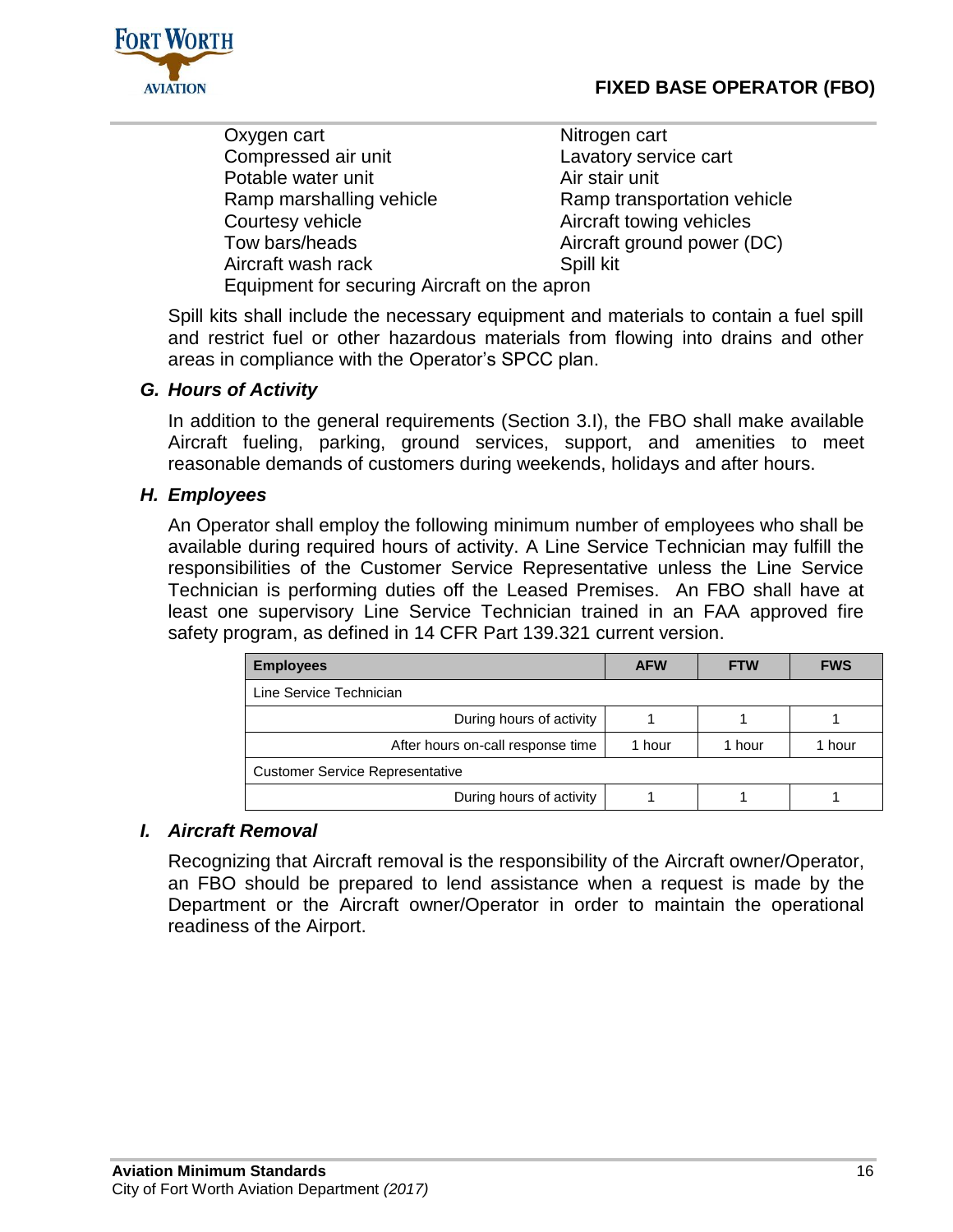

# <span id="page-20-1"></span><span id="page-20-0"></span>**AIRCRAFT MAINTENANCE OPERATOR (SASO)**

## *A. Introduction*

These Minimum Standards shall not affect any existing Improvements constructed prior to date of promulgation of these Minimum Standards.

# <span id="page-20-2"></span>*B. Leased Premises*

An Operator engaging in this activity shall have adequate Leased Premises, as approved by the Department, to accommodate all activities of Operator. In addition, all Improvements shall meet all applicable building and fire codes related to the activities

## <span id="page-20-3"></span>*C. Employees*

An Operator shall employ the following minimum number of employees who shall be available during the required hours of activity as follows:

| <b>Employees</b>                                                                                 | <b>AFW</b> | <b>FTW</b> | <b>FWS</b> |
|--------------------------------------------------------------------------------------------------|------------|------------|------------|
| A & P Mechanic                                                                                   |            |            |            |
| <b>Customer Service Representative</b>                                                           |            |            |            |
| A second A & P Mechanic may fulfill the responsibilities of the customer service representative. |            |            |            |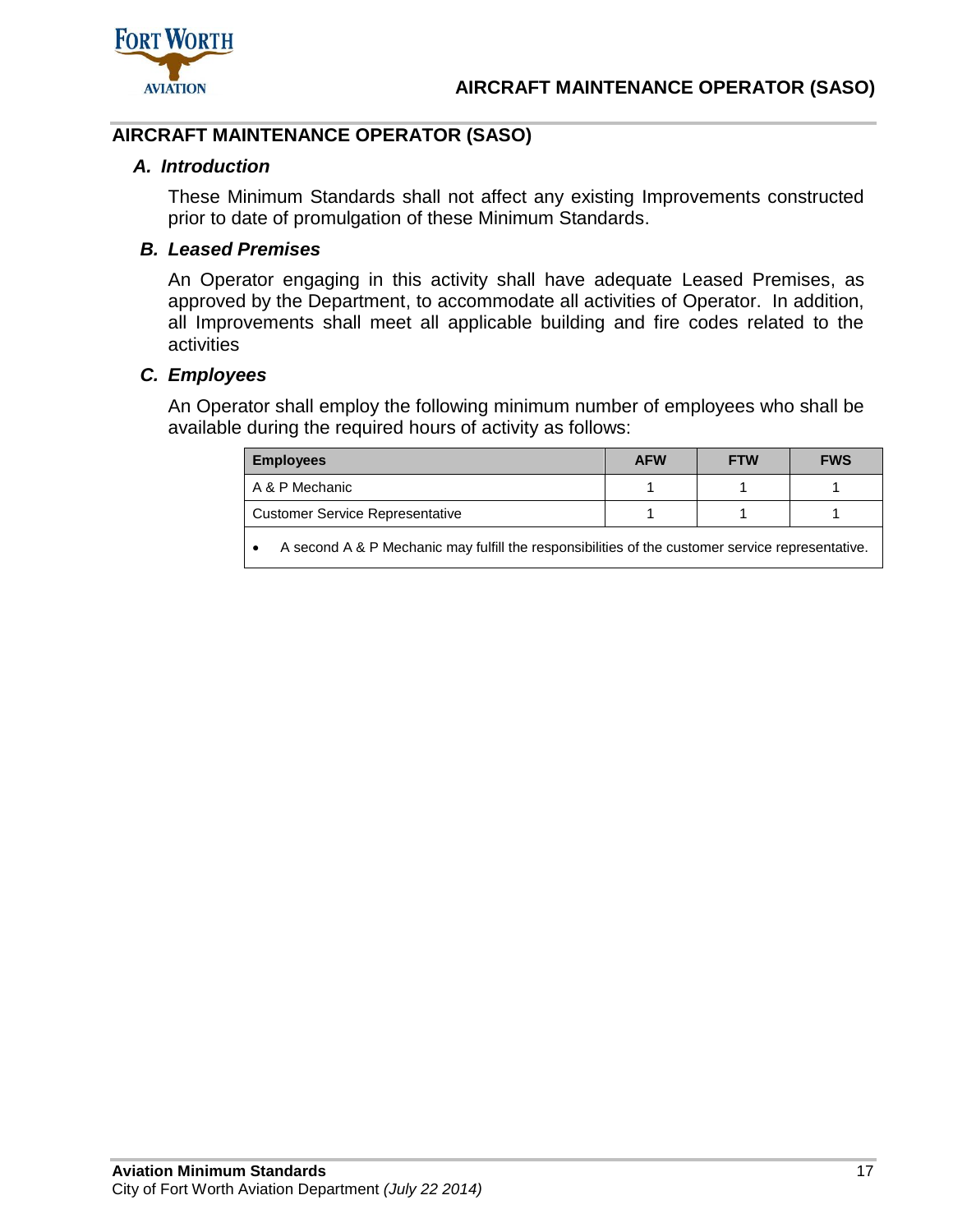

## <span id="page-21-1"></span><span id="page-21-0"></span>**AVIONICS OR INSTRUMENT MAINTENANCE OPERATOR (SASO)**

#### *A. Introduction*

These Minimum Standards shall not affect any existing Improvements constructed prior to date of promulgation of these Minimum Standards.

## <span id="page-21-2"></span>*B. Leased Premises*

An Operator engaging in this activity shall have adequate Leased Premises, as approved by the Department, to accommodate all activities of Operator. In addition, all Improvements shall meet all applicable building and fire codes related to the activities

#### <span id="page-21-3"></span>*C. Licenses and Certifications*

An Operator shall be properly certificated by the FAA as a Repair Station, as defined by 14 CFR Part 145 current version.

#### <span id="page-21-4"></span>*D. Employees*

Operator shall employ the following minimum number of employees who shall be available during required hours of activity as follows:

| <b>Employees</b>                       | <b>AFW</b> | <b>FTW</b> | <b>FWS</b> |
|----------------------------------------|------------|------------|------------|
| Technician                             |            |            |            |
| <b>Customer Service Representative</b> |            |            |            |
|                                        |            |            |            |

A second Technician may fulfill the responsibilities of the Customer Service Representative.

#### <span id="page-21-5"></span>*E. Equipment*

An Operator shall provide sufficient shop space, equipment, supplies, and availability of parts as required for certification by the FAA as a Repair Station, as stipulated in Operator's 14 CFR Part 145 current version Repair Station Manual.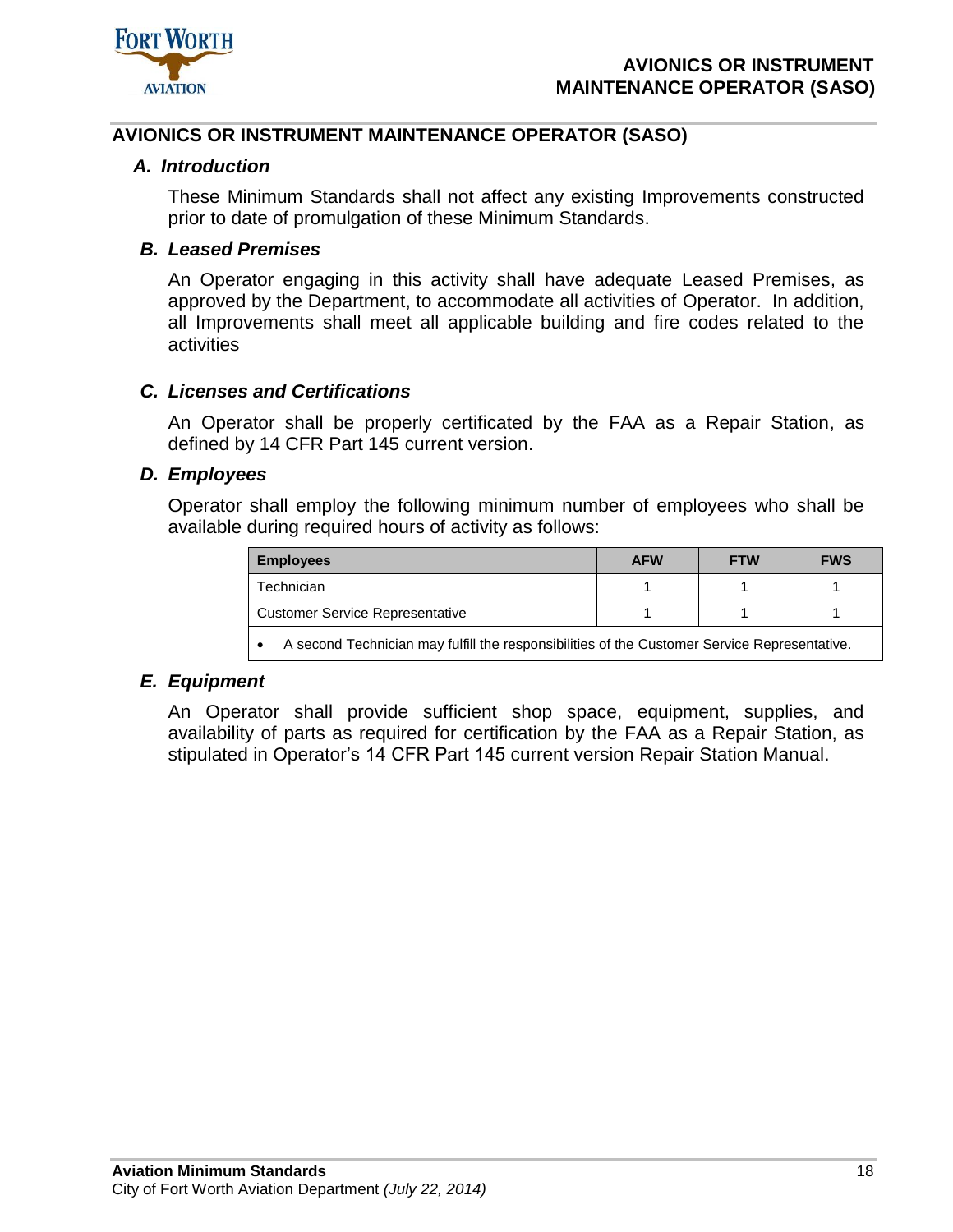

# <span id="page-22-1"></span><span id="page-22-0"></span>**AIRCRAFT RENTAL OR FLIGHT TRAINING OPERATOR (SASO)**

## *A. Introduction*

These Minimum Standards shall not affect any existing Improvements constructed prior to date of promulgation of these Minimum Standards.

A person holding a current FAA certified flight instructor certificate, who provides occasional flight training and does not make flight training available to the public, shall not be deemed a commercial activity.

An Aircraft owner seeking initial or recurrent training in their own Aircraft may compensate a flight instructor for instruction to the owner in their own Aircraft.

#### <span id="page-22-2"></span>*B. Leased Premises*

An Operator engaging in this activity shall have adequate Leased Premises, as approved by the Department, to accommodate all activities of Operator. In addition, all Improvements shall meet all applicable building and fire codes related to the activities

## <span id="page-22-3"></span>*C. Employees*

An Operator shall employ the following minimum number of employees who shall be available during required hours of activity:

| <b>Employees</b>                                                                                                                                                                           | <b>AFW</b> | <b>FTW</b> | <b>FWS</b> |  |  |  |
|--------------------------------------------------------------------------------------------------------------------------------------------------------------------------------------------|------------|------------|------------|--|--|--|
| <b>Flight Training Operator</b>                                                                                                                                                            |            |            |            |  |  |  |
| Flight Instructor                                                                                                                                                                          |            |            |            |  |  |  |
| Certificated Ground School Instructor                                                                                                                                                      |            |            |            |  |  |  |
| <b>Customer Service Representative</b>                                                                                                                                                     |            |            |            |  |  |  |
| Aircraft Rental Operator                                                                                                                                                                   |            |            |            |  |  |  |
| Flight Instructor(s)                                                                                                                                                                       |            |            |            |  |  |  |
| Certificated Ground School Instructor                                                                                                                                                      |            |            |            |  |  |  |
| A Flight Instructor or Certificated Ground School Instructor may fulfill the responsibilities of the<br>$\bullet$<br>Customer Service Representative unless the employee is not available. |            |            |            |  |  |  |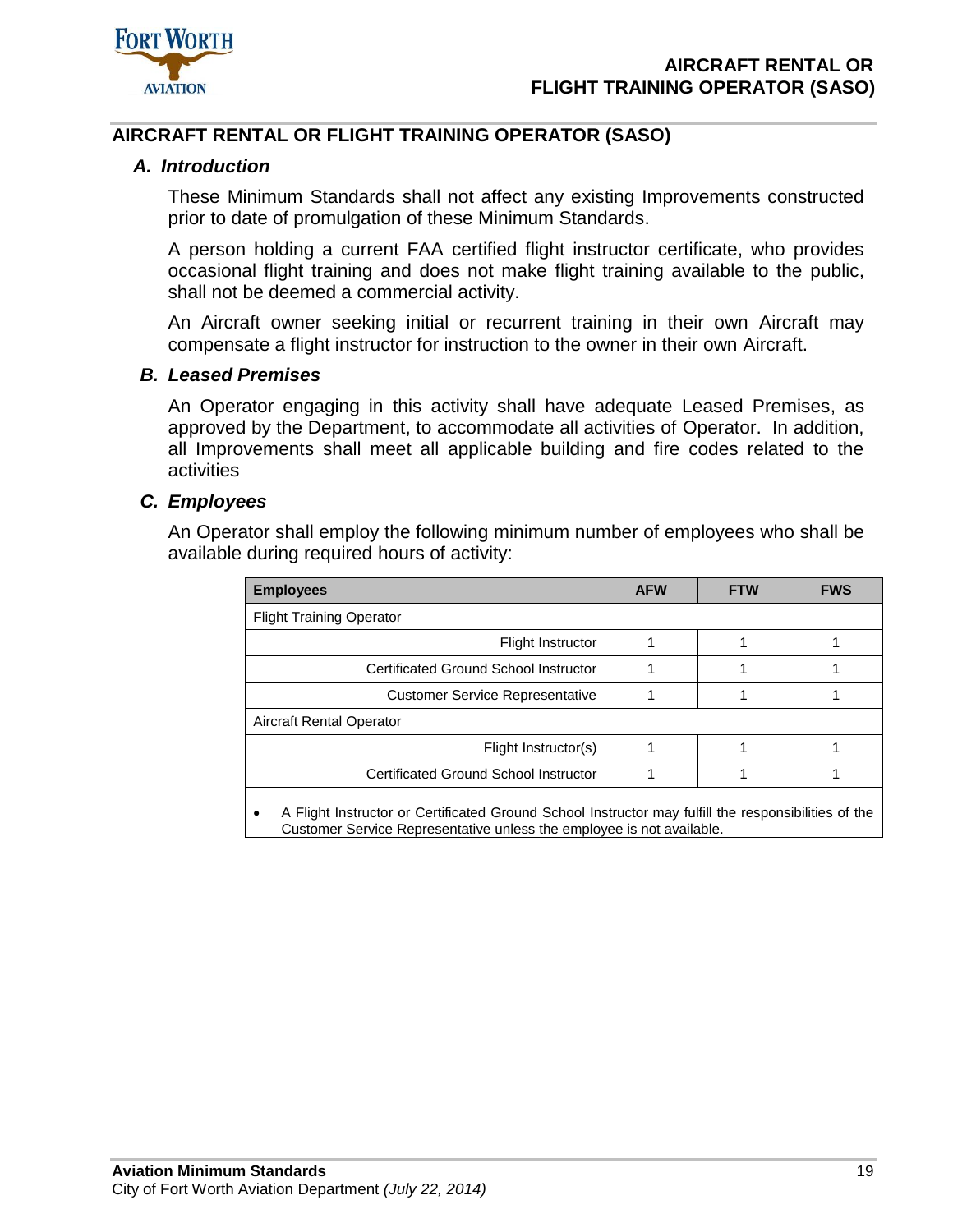

# <span id="page-23-0"></span>*D. Equipment*

An Operator shall have the following number of properly certified and airworthy Aircraft available for rental or use in flight training, as applicable. All Aircraft shall be owned, leased, and/or operated by the Operator.

| <b>Equipment</b>                                                                                            | <b>AFW</b> | <b>FTW</b> | <b>FWS</b> |  |  |
|-------------------------------------------------------------------------------------------------------------|------------|------------|------------|--|--|
| Aircraft Rental Operator Aircraft                                                                           |            |            |            |  |  |
| Fixed wing: single-engine                                                                                   |            |            |            |  |  |
| Flight Training Operator Aircraft                                                                           |            |            |            |  |  |
| Fixed wing: single-engine                                                                                   | 2          | 2          |            |  |  |
| Helicopter                                                                                                  |            |            |            |  |  |
| One Aircraft must be IFR capable unless Flight Training Operator is only providing sport pilot<br>training. |            |            |            |  |  |

If providing helicopter flight training, it is required to own, lease and/or operate a helicopter.

Flight Training Operators shall provide, at a minimum, adequate training aids necessary to provide proper and effective ground school instruction, in accordance with the Code of Federal Regulations Part 61 and or Part 141.

# <span id="page-23-1"></span>*E. Hours of Activity*

Operator shall be open and services shall be available to meet the reasonable demands of customers for this activity as follows:

| <b>Hours of Activity</b> | <b>AFW</b>           | <b>FTW</b>           | <b>FWS</b>           |
|--------------------------|----------------------|----------------------|----------------------|
| Hours                    | 8 hours per<br>day   | 8 hours per<br>day   | 8 hours per<br>day   |
| Days per week            | 5                    | 5                    | 5                    |
| Holidays                 | No                   | No                   | No                   |
| After hours              | Prior<br>arrangement | Prior<br>arrangement | Prior<br>arrangement |

# <span id="page-23-2"></span>*F. Insurance Disclosure Requirement*

Any Operator conducting Aircraft rental or flight training shall post a notice and incorporate within its rental and instruction Agreements, as well as providing a copy of such notice to the Department, that:

- 1. Identifies the insurance coverages provided to the renter or student by Operator;
- 2. Discusses when and how the insurance coverages apply;
- 3. Indicates where additional information can be obtained; and
- 4. Advises the renter or student that additional insurance coverage is available.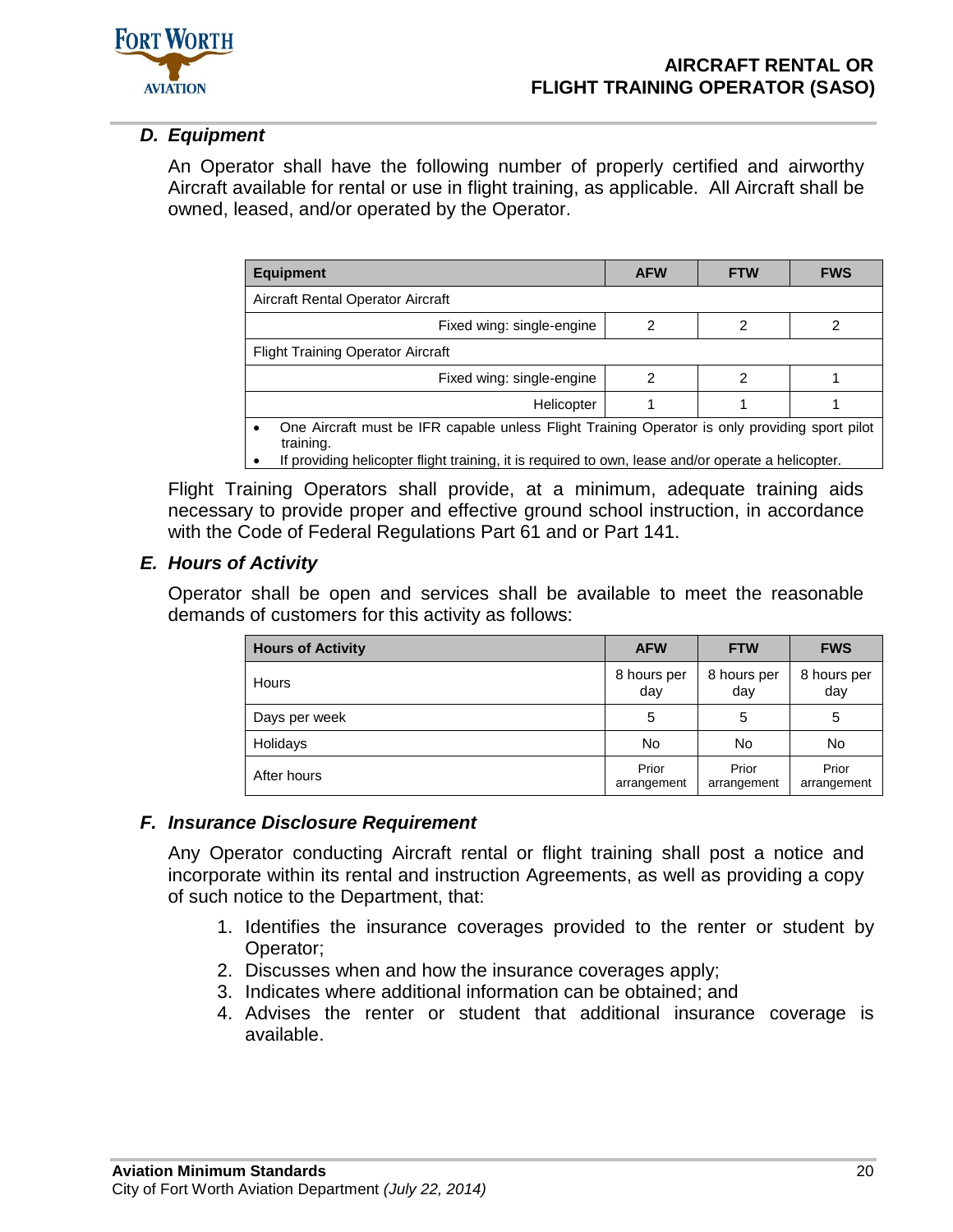

## <span id="page-24-1"></span><span id="page-24-0"></span>**AIRCRAFT CHARTER OR AIRCRAFT MANAGEMENT OPERATOR (SASO)**

#### *A. Introduction*

These Minimum Standards shall not affect any existing Improvements constructed prior to date of promulgation of these Minimum Standards.

#### <span id="page-24-2"></span>*B. Leased Premises*

An Operator engaging in this activity shall have adequate Leased Premises, as approved by the Department, to accommodate all activities of Operator. In addition, all Improvements shall meet all applicable building and fire codes related to the activities

#### <span id="page-24-3"></span>*C. Licenses and Certifications*

An Operator shall have all appropriate certifications, licenses, permits, insurance and approvals.

#### <span id="page-24-4"></span>*D. Employees*

An Operator shall employ the following minimum number of employees who shall be available during required hours of activity:

| <b>Employees</b>                                                                                                      | <b>AFW</b> | <b>FTW</b> | <b>FWS</b> |
|-----------------------------------------------------------------------------------------------------------------------|------------|------------|------------|
| Commercial Pilot                                                                                                      |            |            |            |
| <b>Customer Service Representative</b>                                                                                |            |            |            |
| A Pilot may fulfill the responsibilities of the Customer Service Representative unless the Pilot is<br>not available. |            |            |            |

An Operator shall employ one Customer Service Representative as an employee who shall be available during hours of activity. If an Aircraft Management Operator is providing pilot services, the Aircraft Management Operator shall employ at least one Commercial Pilot as an employee who shall be available as needed.

#### <span id="page-24-5"></span>*E. Equipment*

An Operator shall provide at least one certified and continuously airworthy Aircraft, either owned, leased, or operated by the Operator, for the type of Aircraft charter service being provided that shall be equipped for and fully capable of flight under instrument conditions.

#### <span id="page-24-6"></span>*F. Hours of Activity*

An Operator shall be open and services shall be available to meet the reasonable demands of customers for this activity.

An Operator's initial response to a prospective customer's inquiry shall not exceed one hour.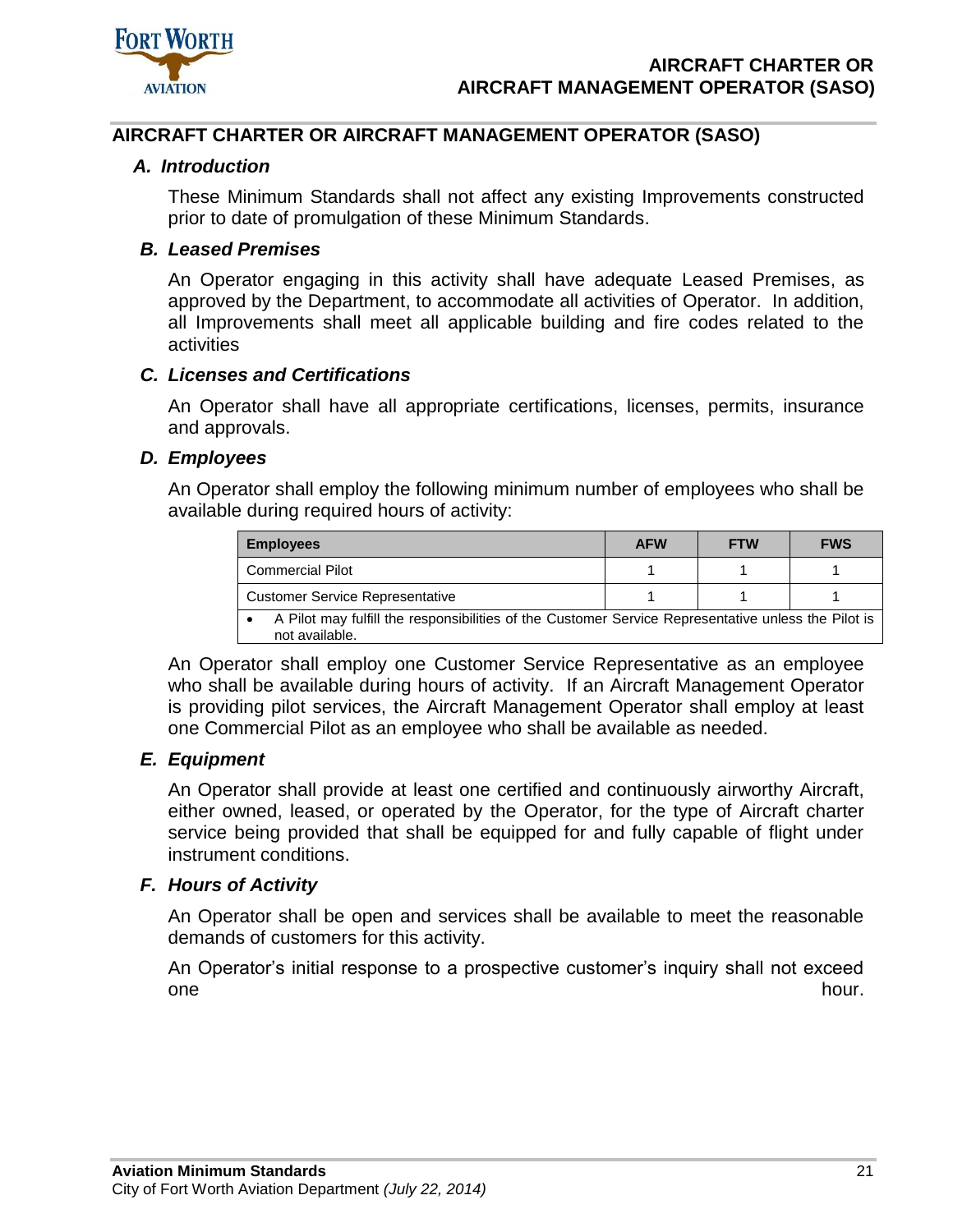

# <span id="page-25-1"></span><span id="page-25-0"></span>**AIRCRAFT SALES OPERATOR (SASO)**

## *A. Introduction*

These Minimum Standards shall not affect any existing Improvements constructed prior to date of promulgation of these Minimum Standards.

# <span id="page-25-2"></span>*B. Leased Premises*

An Operator engaging in this activity shall have adequate Leased Premises, as approved by the Department, to accommodate all activities of the Operator. In addition, all Improvements shall meet all applicable building and fire codes related to the activities

## <span id="page-25-3"></span>*C. Dealership*

An Operator, who is an authorized factory sales franchise, dealer, or distributor either on a retail or wholesale basis, shall have available or shall make available with reasonable advance notice at least one current model demonstrator of Aircraft in each of its currently authorized product lines.

## <span id="page-25-4"></span>*D. Licenses and Certifications*

Employees shall be properly certificated by the FAA, current, and hold the appropriate ratings and medical certification for providing flight demonstration in all Aircraft offered for sale.

## <span id="page-25-5"></span>*E. Hours of Activity*

An Operator shall be open and services shall be available to meet reasonable demands of customers for this activity. The Operator shall have a Customer Service Representative (CSR) available or utilize another on-site Entity's CSR.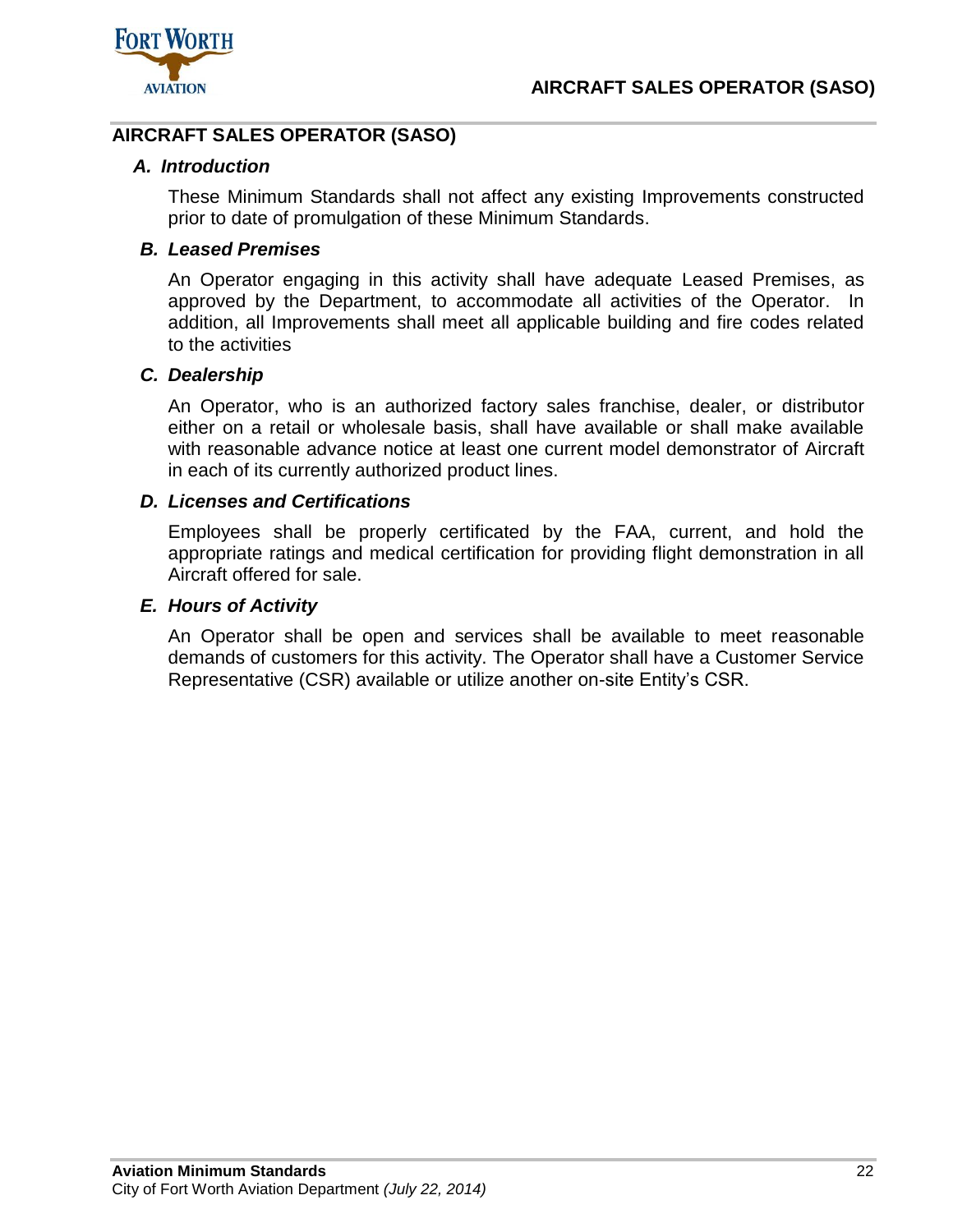

# <span id="page-26-1"></span><span id="page-26-0"></span>**AIRCRAFT STORAGE OPERATOR (SASO)**

## *A. Introduction*

These Minimum Standards shall not affect any existing Improvements constructed prior to date of promulgation of these Minimum Standards.

## <span id="page-26-2"></span>*B. Leased Premises*

An Operator engaging in this activity shall have adequate Leased Premises, as approved by the Department, to accommodate all activities of the Operator. In addition, all Improvements shall meet all applicable building and fire codes related to the activities.

## <span id="page-26-3"></span>*C. Hours of Activity*

An Operator shall ensure the facilities are readily accessible for use 24 hours a day, 7 days a week including holidays.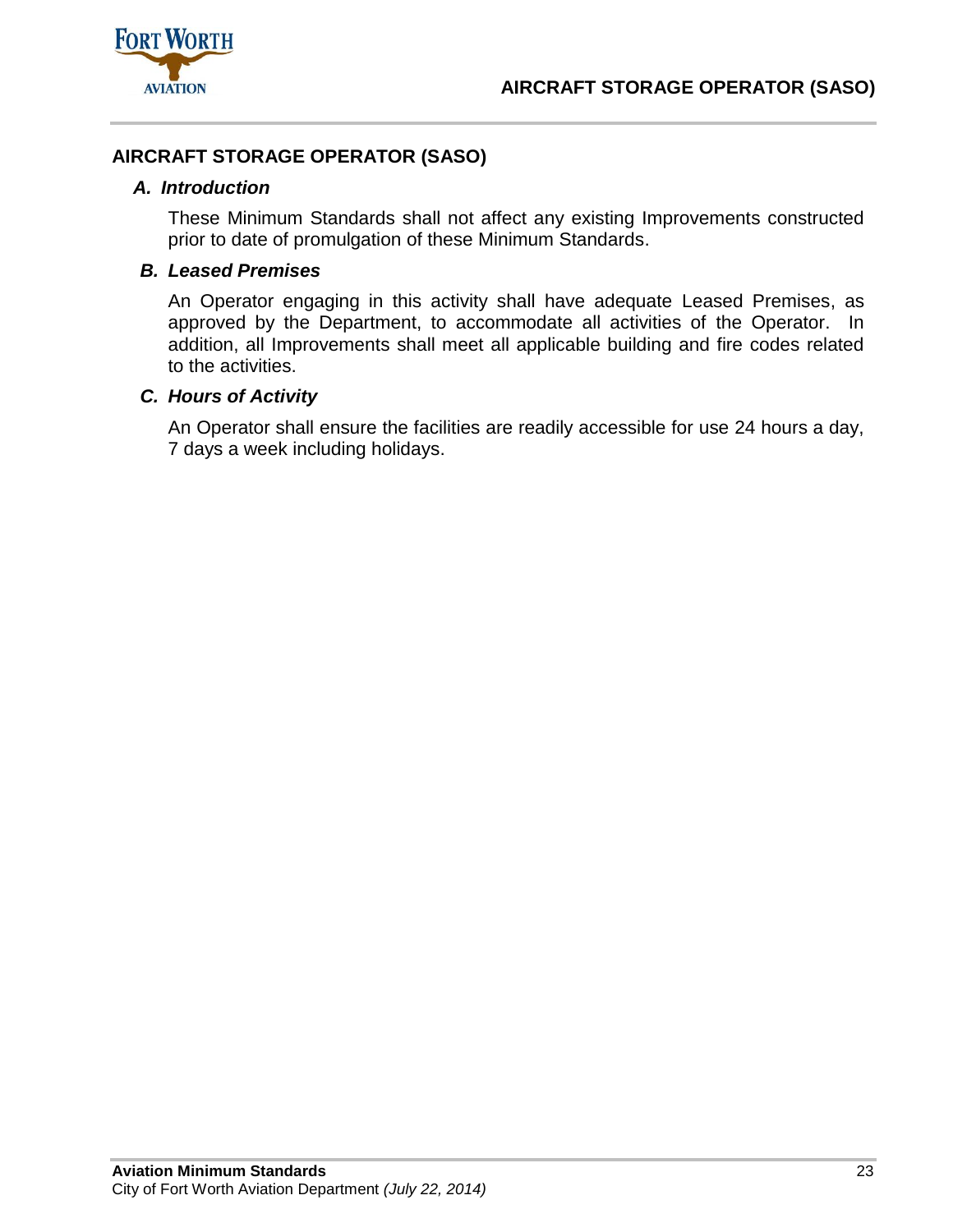

# <span id="page-27-1"></span><span id="page-27-0"></span>**AVIATION SERVICE SOLE PROPRIETOR**

## *A. Introduction*

These Minimum Standards shall not affect any existing Improvements constructed prior to date of promulgation of these Minimum Standards.

In recognition of the nature in which certain services are currently being provided to general aviation customers at the Airports, the City has established a special Operator category through which certain services can be provided to the owners/Operators of piston powered Aircraft.

An Aviation Service Sole Proprietor is a Commercial Operator engaging in one of the following services:

- 1. Aircraft Maintenance/Avionics Maintenance providing Aircraft maintenance, parts, accessories, and related components, as defined in 14 CFR Part 43; providing maintenance or alteration of Aircraft radios, electrical systems or instruments as defined in 14 CFR Part 43, Appendix A for piston powered Aircraft other than those owned, leased and/or operated by the Operator on the Airport;
- 2. Flight Training/Aircraft Rental providing flight instruction and/or Aircraft rental to the public at the Airport; or
- 3. A person holding a current FAA certified flight instructor certificate, who provides occasional flight training and does not make flight training available to the public, shall not be deemed a commercial activity.

An Aircraft owner seeking initial or recurrent training in their own Aircraft may compensate a flight instructor for instruction to the owner in their own Aircraft.

#### <span id="page-27-2"></span>*B. Leased Premises*

An Operator engaging in this activity shall have adequate Leased Premises, as approved by the Department, to accommodate all activities of the Operator. In addition, all Improvements shall meet all applicable building and fire codes related to the activities.

#### <span id="page-27-3"></span>*C. Employees*

An Operator may not employ any other persons other than himself/herself on a fulltime basis. The Operator shall be properly trained, certified, and current for the work being performed in accordance with requirements of the FAA and/or other regulatory bodies. Temporary part-time help or Temporary Specialized Aviation Service Operators shall not be considered as full-time employees.

If, at any time, the Operator employs or provides compensation on a full time basis to any other person, other than the sole proprietor, the Operator will be required to meet the Minimum Standards for the services being provided.

#### <span id="page-27-4"></span>*D. Equipment*

Aircraft Maintenance/Avionics Maintenance – the Operator shall have all reasonably necessary equipment for the proper performance of services being provided in accordance with the manufacturer's specifications and applicable FAA regulations.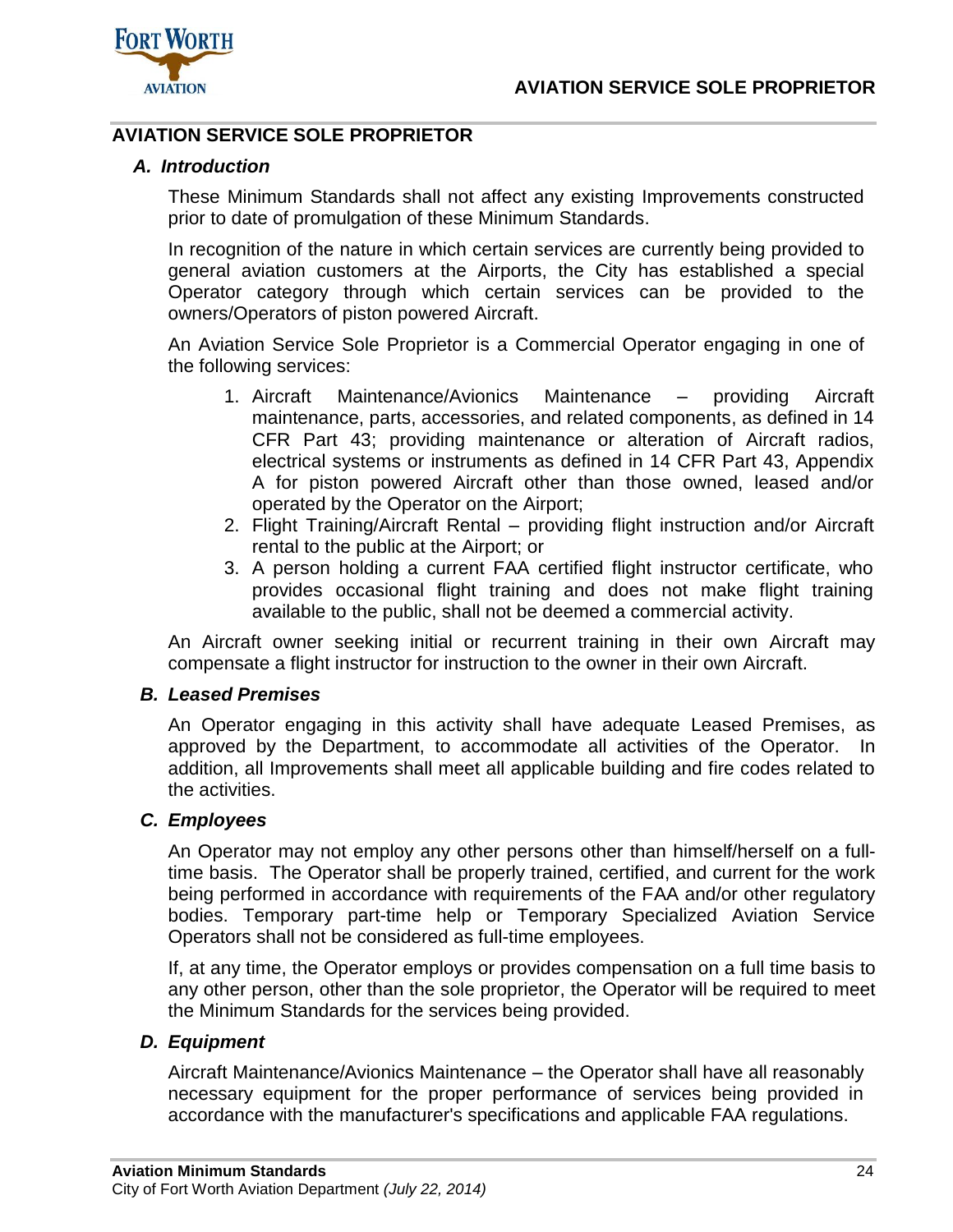

Flight Training/Aircraft Rental – the Operator shall have at least one properly certified and airworthy Aircraft available for the services offered. All Aircraft shall be owned, leased, and/or operated by the Operator.

Flight Training – Operators shall provide, at a minimum, adequate training aids necessary to provide proper and effective ground school instruction.

# <span id="page-28-0"></span>*E. Hours of Activity*

An Operator shall be open and services shall be available to meet the reasonable demands of customers for this activity.

## <span id="page-28-1"></span>*F. Insurance Disclosure*

An Operator conducting Aircraft flight training or Aircraft rental shall post a notice and incorporate within its rental and instruction Agreements, and provide a copy of such notice to the Department, that:

- 1. Identifies the insurance coverages provided to the renter or student by the Operator;
- 2. Discusses when and how the insurance coverages apply;
- 3. Indicates where additional information can be obtained; and
- 4. Advises the renter or student that additional insurance coverage is available.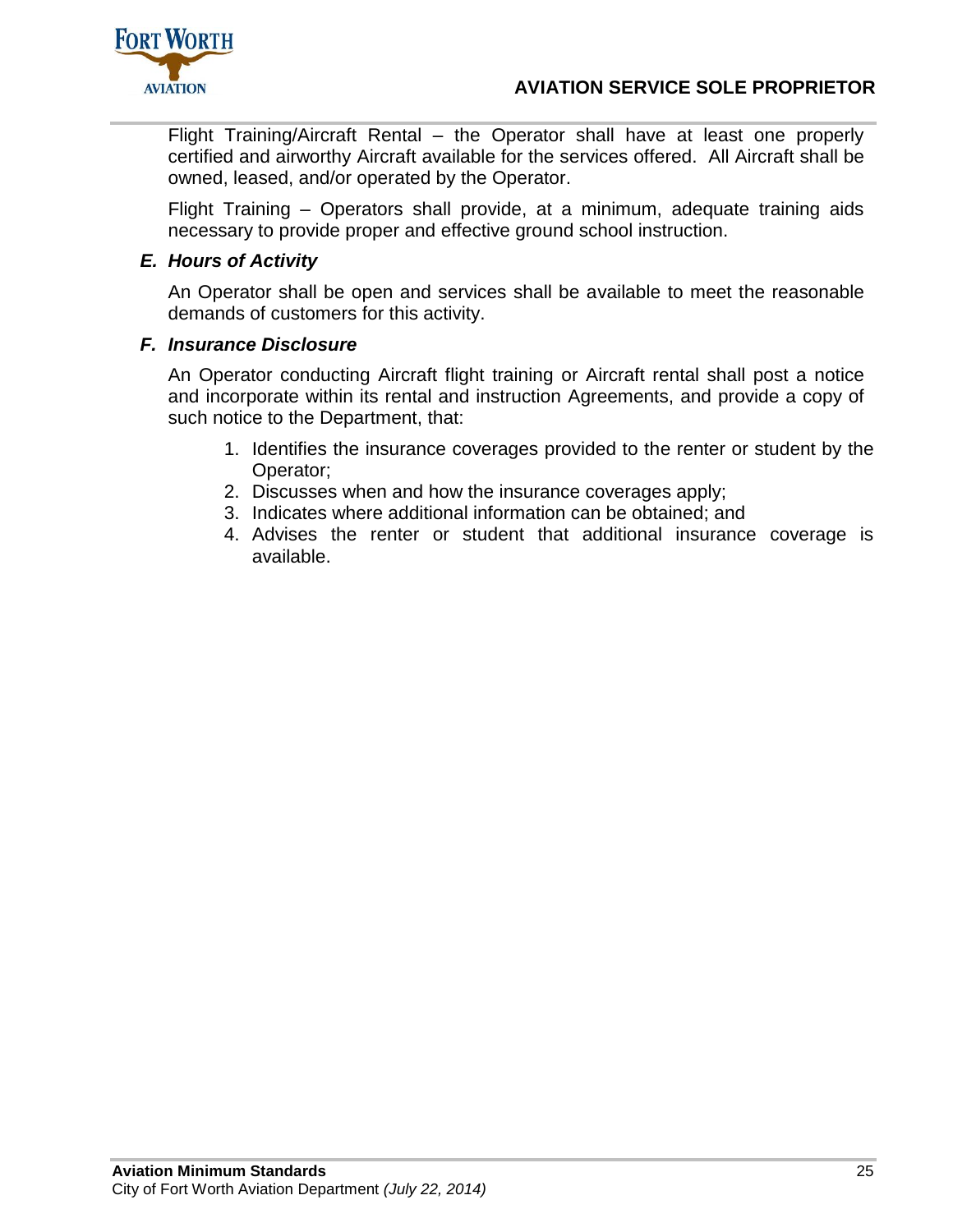

# <span id="page-29-1"></span><span id="page-29-0"></span>**OTHER COMMERCIAL AERONAUTICAL ACTIVITIES (SASO)**

## *A. Introduction*

This section pertains to other commercial SASOs engaging in Limited Aircraft Services and Support activities, Miscellaneous Commercial Services and Support activities, or air transportation services for hire activities, as follows:

- 1. Limited Aircraft Services and Support;
- 2. Miscellaneous Commercial Services and Support;
- 3. Other Air Transportation Services for Hire; and
- 4. Non-Profit Organizations.

These Minimum Standards shall not affect any existing Improvements constructed prior to date of promulgation of these Minimum Standards.

#### <span id="page-29-2"></span>*B. Leased Premises*

An Operator engaging in this activity shall have adequate Leased Premises, as approved by the Department, to accommodate all activities of the Operator. In addition, all Improvements shall meet all applicable building and fire codes related to the activities

## <span id="page-29-3"></span>*C. Employees*

An Operator shall provide a sufficient number of employees to carry out activity in a safe, secure, efficient, prompt, courteous, and professional manner while also meeting the reasonable demands of customers for the activity.

#### <span id="page-29-4"></span>*D. Equipment*

An Operator shall have, based at the Airport, sufficient vehicles, equipment, and, if appropriate, one certified and continuously airworthy Aircraft either owned, leased, or operated by the Operator.

An Operator shall have sufficient materials and/or supplies available to support the activity.

#### <span id="page-29-5"></span>*E. Hours of Activity*

An Operator shall be open and services shall be available during the hours maintained by qualified and experienced entities providing comparable services and/or engaging in similar activities at comparable airports in like markets.

An Operator's services shall be available to meet the reasonable demands of customers for the activity.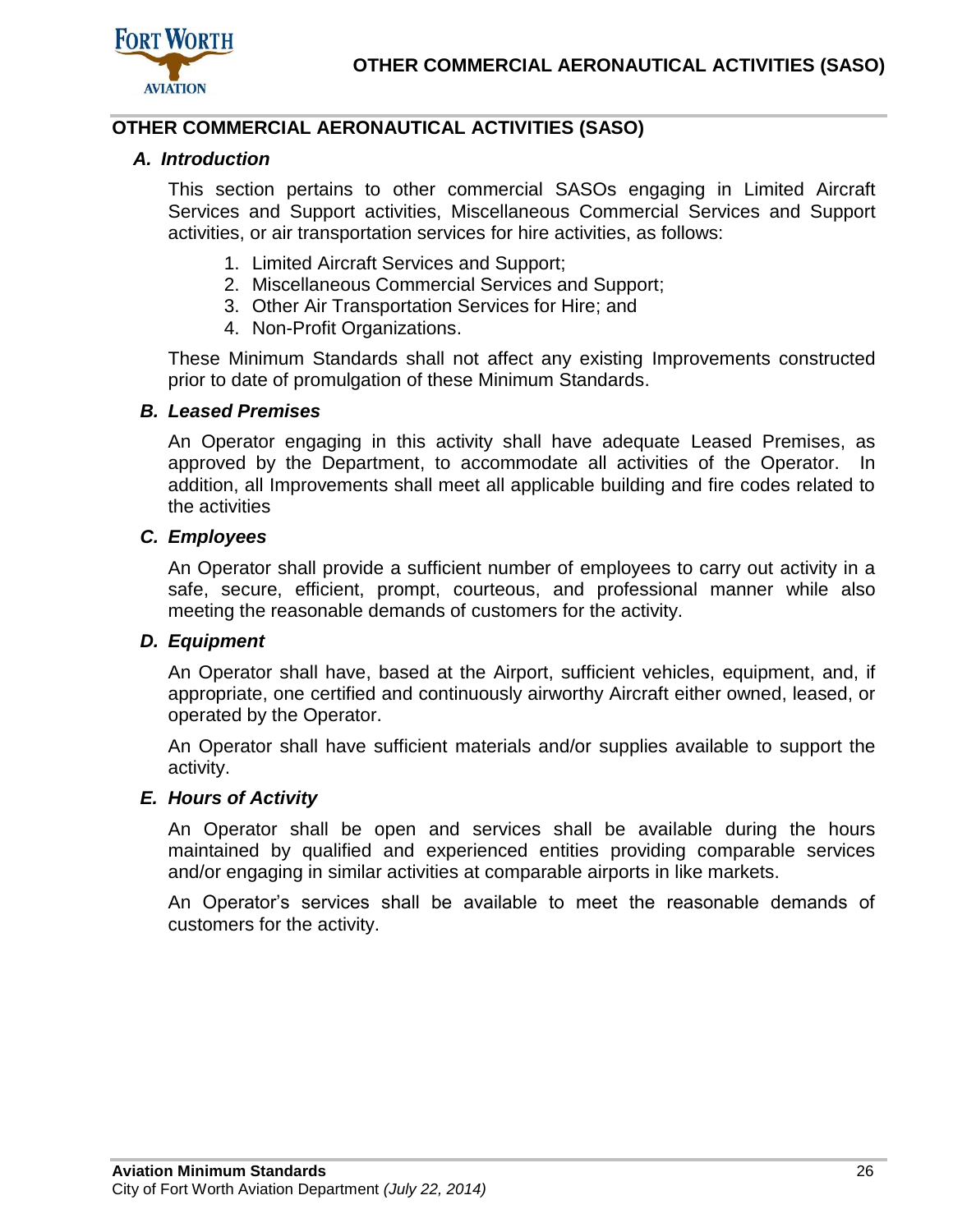# <span id="page-30-1"></span><span id="page-30-0"></span>**SELF FUELING**

# *A. Introduction*

Non-commercial entities engaging in self-fueling shall also be required to fully comply with applicable regulatory measures and submit an application for a Self-Fueling Permit.

# <span id="page-30-2"></span>*B. Permit/Approval*

No Entity shall engage in self-fueling unless a valid Aviation Self-Fueling Permit authorizing such activity has been obtained from the Department. Such Entities shall herein be referred to as selffueling Permittees.

The Aviation Self-Fueling Permit shall not reduce or limit self-fueling Permittee's obligations with respect to these self-fueling standards.

Prior to issuance, a self-fueling Permittee shall provide evidence of ownership any Aircraft being fueled by self-fueling Permittee.

# <span id="page-30-3"></span>*C. Fueling Reports*

On or before the 15<sup>th</sup> calendar day of the subsequent month, a self-fueling Permittee shall:

- 1. Provide a summary report to the Department identifying the number of gallons of aviation fuel delivered to fuel storage facility by fuel type;
- 2. Provide bill of ladings, as received from the fuel supplier for fuel delivered, in support of the summary report; and
- 3. Pay the appropriate fees due to the Department as stipulated in the Department's Schedule of Rates and Charges.

Upon request, records and meters shall be made available for review by the Department, or its designated representative. In the case of a discrepancy between the amount of fuel reported to be delivered to the self-fueling Permittee and the amount of fuel reported by the self-fueling Permittee, the greater amount shall prevail and the self-fueling Permittee shall promptly pay all additional fees due the Department. The Department has the right to terminate the self-fueling permit if any violations in reporting are found.

# <span id="page-30-4"></span>*D. Fuel Storage and Equipment*

A self-fueling Permittee shall demonstrate that satisfactory arrangements have been made for the storage of fuel through self-fueling Permittee's fuel storage facility and/or equipment located in a designated fuel storage area specified and approved by the Department and agencies having jurisdiction. Fuel storage tanks shall be for the exclusive use of the self-fueling Permittee only.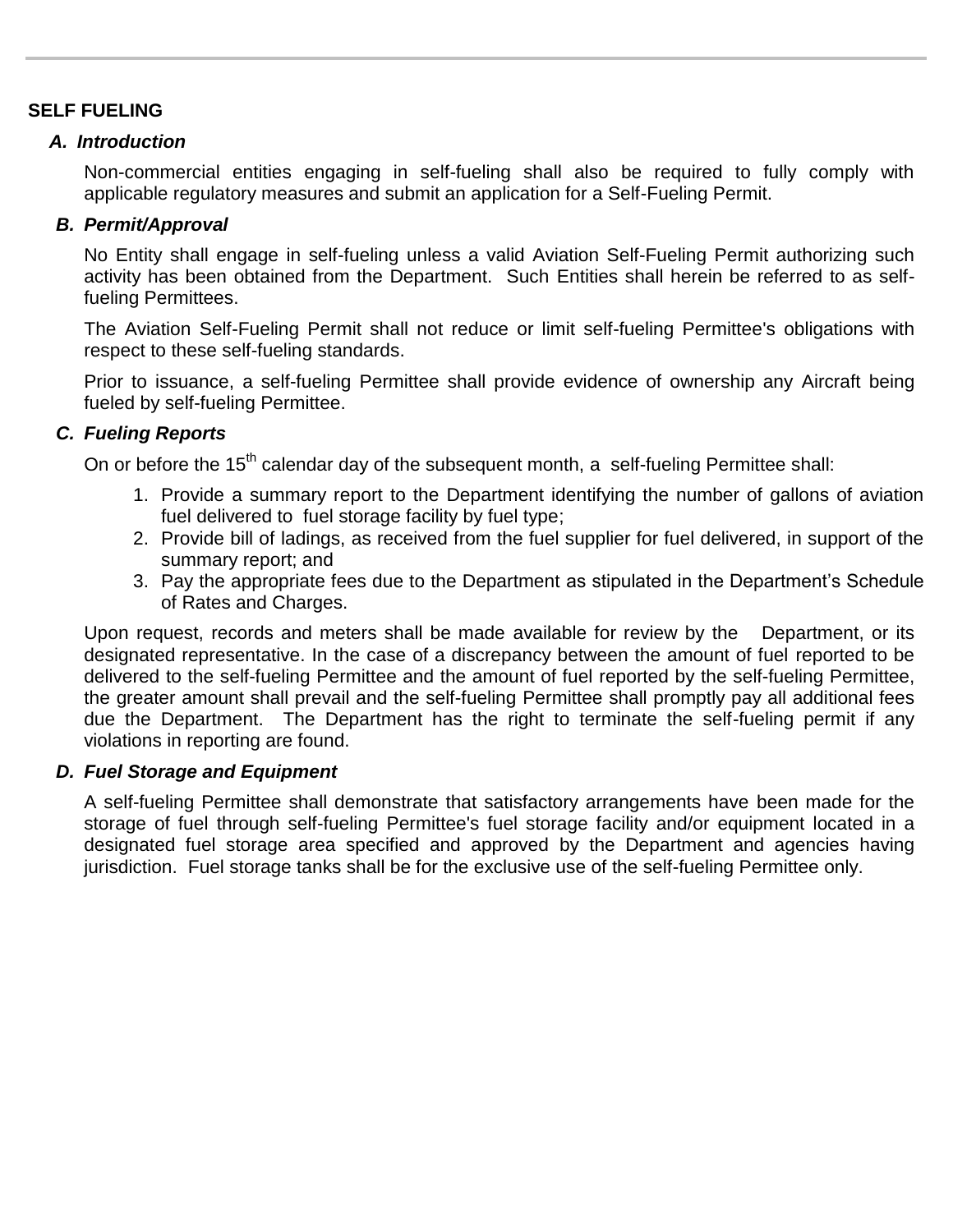# Entities authorized by the

Department shall lease land and construct or install an above ground fuel storage tank in the designated fuel storage area. In no event shall the total storage capacity be less than the following, for the fuel type utilized, as specified on the self-fueling permit:

| <b>Fuel Storage and Equipment</b>                                                                                                                                                                  | <b>AFW</b> | <b>FTW</b> | <b>FWS</b> |  |
|----------------------------------------------------------------------------------------------------------------------------------------------------------------------------------------------------|------------|------------|------------|--|
| Jet fuel                                                                                                                                                                                           |            |            |            |  |
| Storage - minimum total capacity (gallons)                                                                                                                                                         | 10,000     | 10,000     | 10,000     |  |
| Equipment – minimum capacity of a refueling vehicle<br>(gallons)                                                                                                                                   | 2,000      | 2,000      | 2,000      |  |
| Avgas                                                                                                                                                                                              |            |            |            |  |
| Storage or Equipment - minimum capacity (gallons)                                                                                                                                                  | 750        | 750        | 750        |  |
| Refueling vehicles shall be for the exclusive use of the self-fueling Permittee only.<br>$\bullet$<br>Refueling vehicles are not permitted to leave the Airport for the purpose of obtaining fuel. |            |            |            |  |

For each type fuel utilized, a fixed self-service fueling system is optional.

Documentation shall be available at the fuel storage facilities that identify the FAA N-number(s) of the Aircraft permitted to be self-fueled under the Aviation Self-Fueling Permit.

A self-fueling Permittee shall be liable and shall defend, indemnify, save, protect, and hold harmless the Department for all leaks, spills, or other damage that may result through the handling, storage, and dispensing of fuel.

Fuel delivered/dispensed by a self-fueling Permittee shall fully comply with quality specifications outlined in ASTM D1655 (Jet fuel) and/or ASTM D 1910 (Avgas), as applicable. Ensuring the quality of the fuel is the sole responsibility of the self-fueling Permittee.

Lettering, no less than six inches in height, shall be on the side of the refueling vehicle that identifies the FAA N-number(s) of the Aircraft permitted to be self-fueled under the Aviation Self-Fueling Permit.

Refueling vehicles and all fueling equipment shall be equipped and maintained to fully comply with applicable regulatory measures but not limited to those prescribed in Section 4.F. of these Minimum Standards.

A self-fueling Permittee shall have satisfactory arrangements made with a reputable aviation petroleum supplier for the delivery of aviation fuels.

Prior to engaging in self-fueling, that includes transporting fuel onto the Airport, a self-fueling Permittee shall provide the Department with a written SPCC plan that meets applicable regulatory measures for fuel storage facilities and the self-fueling Permittee's activities. An updated copy of the SPCC plan shall be filed with the Department at least 30 calendar days prior to any planned change in operations.

A self-fueling Permittee shall develop and maintain SOP's for fueling and shall ensure compliance with standards set forth in AC 00-34A, "Aircraft Ground Handling and Servicing". A self-fueling Permittee's SOP's shall include a training plan, fuel quality assurance procedures and associated record keeping, and emergency response procedures to fuel spills and fires.

# <span id="page-31-0"></span>*E. Compliance with Environmental Laws*

Fuel storage and/or the fixed fueling station and all fueling equipment shall comply with all applicable federal, state and local environmental laws, rules and regulations. A self-fueling Permittee shall notify the Department immediately upon the occurrence of any violation of the environmental laws or